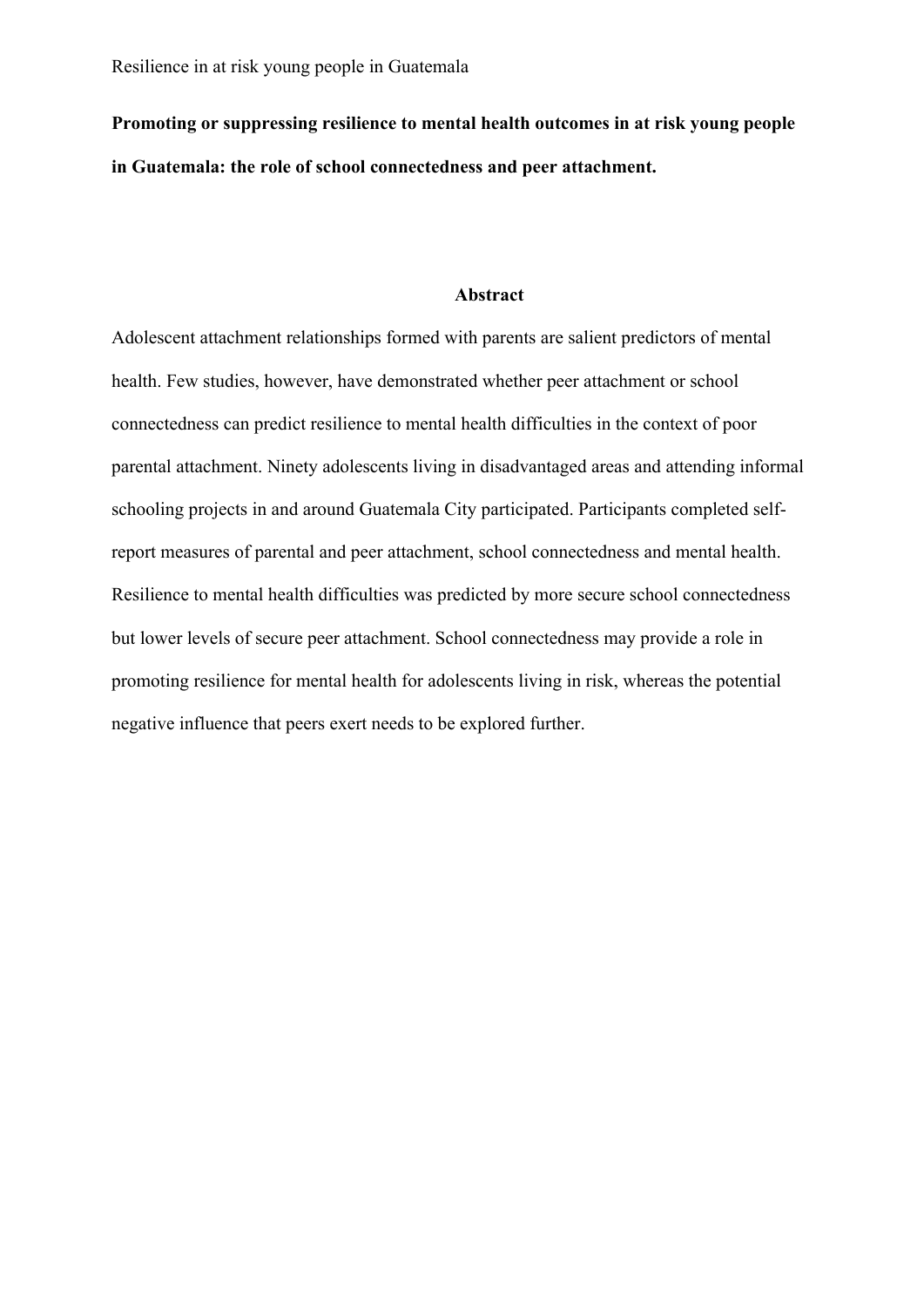# **Introduction**

# *Guatemala*

Guatemala is one of the poorest and most violent countries in Central America (Hernandez, Hong, Frias-Martinez, Whitby & Frias-Martinez, 2017; Branas et al., 2013). With a total population estimated to be around  $16,673,000, 60\%$  are thought to be living in poverty (Hernandez et al., 2017). The experience of poverty has negative effects on physical and psychological developmental outcomes – and these are known as being long-term and pervasive (Gallo & Matthews, 2003; Lund et al., 2011; Yoshikawa, Aber & Beardslee, 2012).

These negative effects might be particularly salient for children and young people, as currently around 36% of the population is under the age of 15 years (Pan American Health Organization, 2016). Children are often forced to work to support their families, as subsistence farmers in rural areas, or selling on the streets in towns and cities. According to UNICEF (2016) around 26% of Guatemalan children are involved in the labour market. With high levels of child labour there is a notable effect on school attendance, with primary school enrollment currently around 89%, and a significant drop to 69% in the numbers enrolling into secondary school (UNICEF, 2016).

Clear links are evident within the research literature between child poverty and later adolescent mental health difficulties (Yoshikawa et al., 2012), an outcome of particular concern for the present study. Within Guatemala the prevalence rates of mental disorders is around 27.8%, although only 1% of the national health budget is spent on mental health support (Pan American Health Organization, 2012). Few studies have specifically investigated mental health in young people in Guatemala. However, one study, which was carried out in 2015 with a representative sample of 4374 young people did find that of those between 13-17 years of age, 15.6% had seriously contemplated suicide, and 6.5% identified as having no close friends (World Health Organization, 2015). There is clearly further scope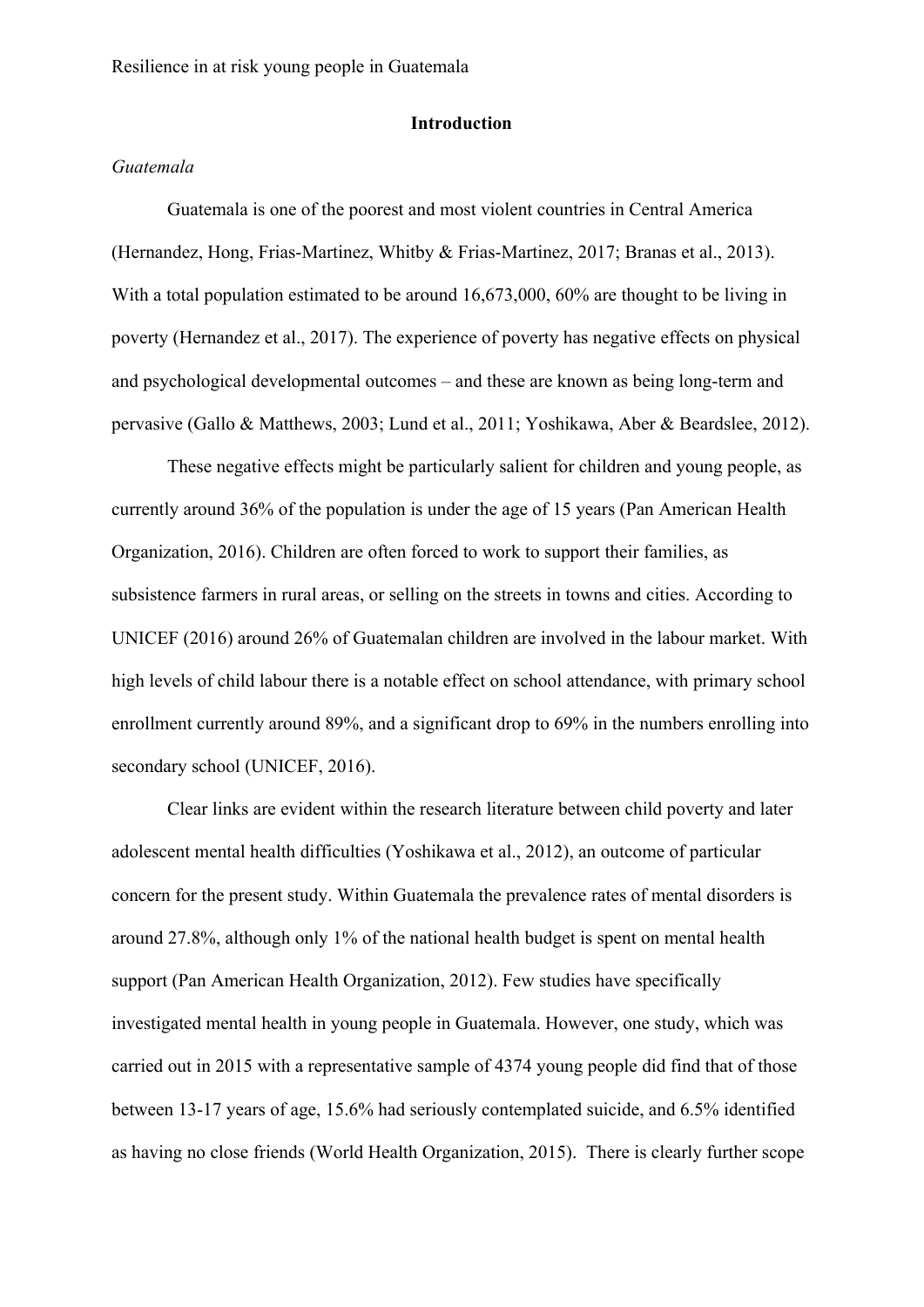to investigate the effects of mental health in at risk young people in Guatemala, and to explore how resilience to mental health outcomes could be promoted for this population.

# *Parental attachment as risk*

Attachment Theory (Bowlby, 1969) is a well-accepted and validated theory of human development, explaining the nature of the caregiver-child bond, and how this affects later outcomes such as social and emotional development (Nickerson & Nagle, 2005; Kochanska & Kim, 2013). More insecure attachments to parents in adolescence are associated with conduct related problems (Fearon, Bakermans-Kranenburg, van Ijzendoorn, Lapsey & Roisman, 2010; Kochanska & Kim, 2013), and more severe emotional difficulties (Brumariu & Kerns, 2010; Shochet, Homel, Cockshaw & Montgomery, 2008). It is an undisputed stance that attachments to parents hold at least some influence over adolescent mental health outcomes. For this reason insecure parental attachment can be conceptualized as a risk factor. Risk factors can be defined as *"a measureable characteristic in a group of individuals or their situation that predicts negative outcome on a specific outcome criteria"* (Wright & Masten, 2005 p. 9). Risk factors can comprise traits, experiences, situations or relationships that are ultimately measurable (Keyes, 2004). They impinge on development contributing to negative trajectories, (Murray, 2003). There is a plethora of research studies demonstrating that more insecure attachments to parents contribute to mental health difficulties. However, whether this relationship holds for at risk populations and particulary for Guatemalan children could be further explored. Furthermore, investigating how resilience to mental health could be promoted in this context of risk, is warranted.

#### *Peer attachment as protection*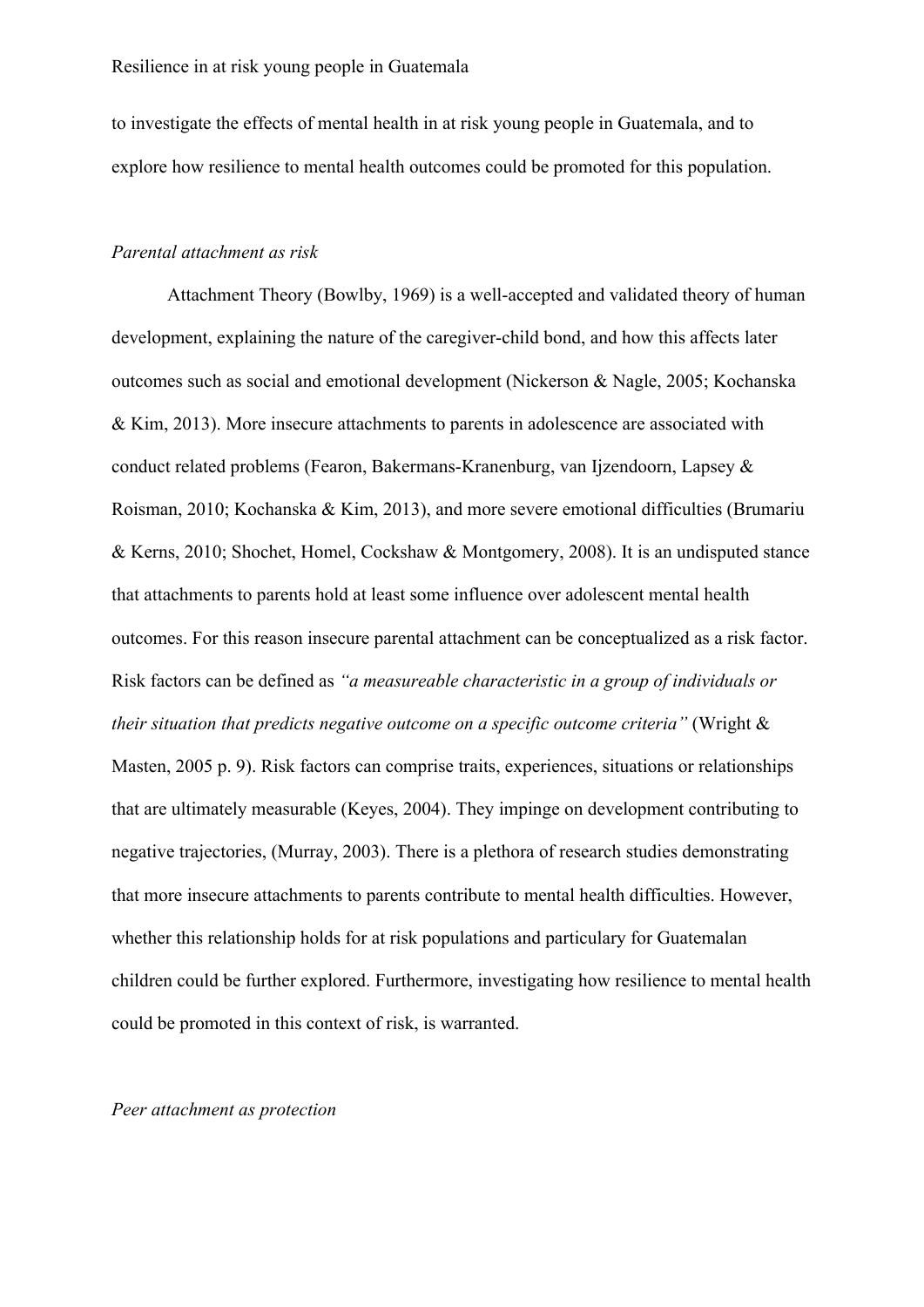Attachments that adolescents form with their peers are important relationships that may have some influence on mental health outcomes. During adolescence individuals become more autonomous, they are not so dependent upon parents and are able to transfer certain dependencies onto their friends (Allen, 2008). Individuals will gravitate towards their friends in times of stress, seeking them out to help meet their attachment needs. Their peers may become sources of social and emotional support (Laible, 2007) and can serve as safe havens and secure bases for emotional support (Zeifman & Hazan, 2008).

Research has demonstrated links between peer attachments and mental health in adolescence (Oldfield, Humphrey & Hebron, 2015a). Lower levels of peer attachment are related to increases in conduct problems such as externalizing problems and bullying (McElhaney, Immele, Smith, & Allen, 2006; Laible, et al. 2000; Burton, Florell & Wygant, 2012). Links are also evident between poorer peer attachment and the display of emotional difficulties, such as low mood and self-esteem (Nickerson & Nagle, 2005; Formoso, Gonzales & Aiken, 2000; Millings, Buck, Montgomery, Spears & Stallard, 2012; Gorrese & Andrisano-Ruggieri 2013).

Nonetheless, there is some inconsistency within the literature as to whether higher or lower quality relationships with peers leads to better or worse outcomes for adolescents. In the context of risk for adolescents with poorer parental relationships, those with higher quality relationships experienced poorer outcomes (Young, Berenson, Cohen & Garcia, 2005). Chester, Jones, Zalot, and Sterrett (2007) also demonstrated that there was an interaction between parenting behaviour and peer influences on externalizing behaviour. For example, when mothers demonstrated low levels of positive parenting, young people with higher levels of peer relationship quality demonstrated more, rather than fewer, externalizing problems. Adolescents may however be influence by both positive and negative behaviour of their friends (Chester et al., 2007). As in the context of risk (victimization) stronger peer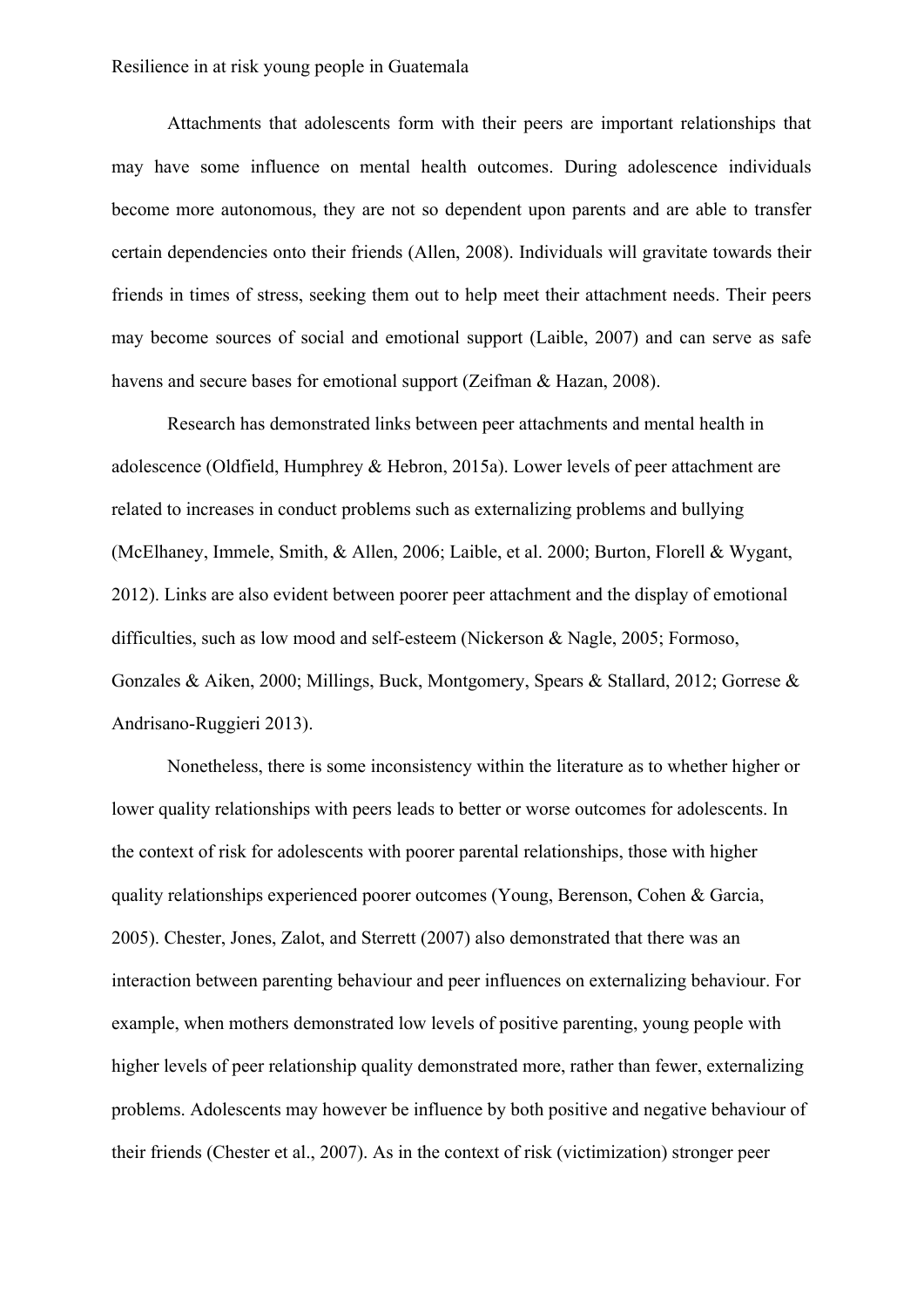attachment can protect against mental health difficulties (Hodges, Boivin, Vitaro, Bukowski, (1999). Further study is therefore warranted on whether peer attachment can help or hinder resilience to mental health difficulties in the context of risk (poor parental attachment), and particularly for young people in Guatemala who might be exposed to additional risk factors associated with poverty.

### *School connectedness as protection*

The bond an adolescent forms with their school or educational establishment can be termed school connectedness. Goodenow (1993) defines it as '*the extent to which students feel personally accepted and respected, included and supported by others in the school social environment*' (p. 80). School connectedness is therefore an umbrella term attempting to operationalize how much an individual feels part of their school, experiences positive relationships with teachers and peers, and has a sense of belonging (Thompson, Iachan, Overpeck, Ross & Gross, 2006). It is not considered an attachment to the educational process in general, but rather a real sense of connectedness with the actual school the individual attends (Diaz, 2005; Johnson, Crosnoe & Thaden 2006).

Research has demonstrated school connectedness to be particularly robust predictor of adjustment in adolescence (Hill & Werner, 2006; Shochet et al., 2008). Lower levels of school connectedness are related to more severe behaviour problems (Frey, Ruchkin, Martin, & Schwab-Stone, 2009; Loukas, Ripperger-Suhler, & Horton, 2009) and greater emotional difficulties (Govender et al., 2013; Millings, et al., 2012). Higher levels of school connectedness may also play an important role in adolescent development, giving the individual a sense of direction within life, and increasing self-esteem (Mouton, Hawkins, McPherson & Copley, 1996).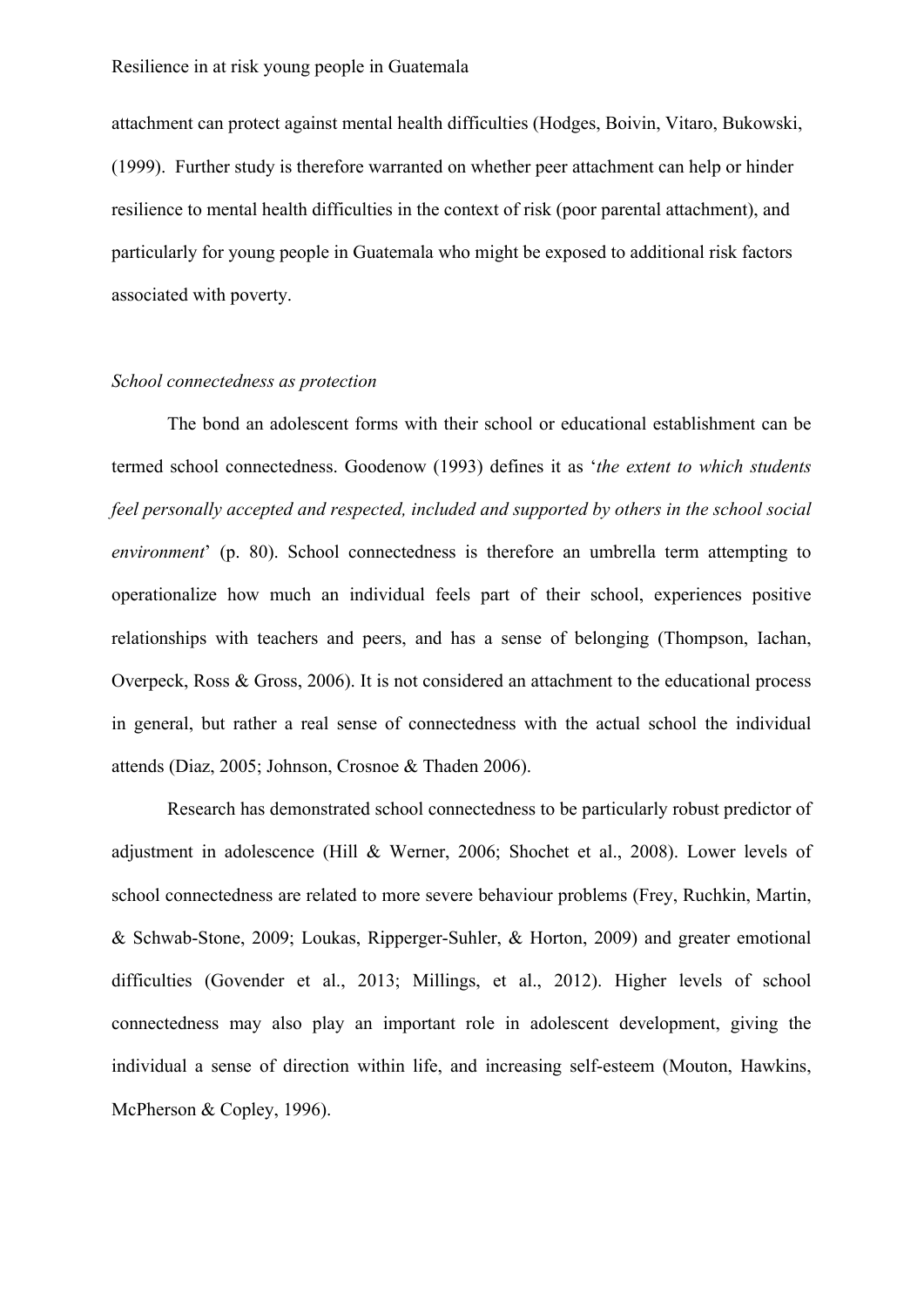School connectedness also operates as a protective factor, being particularly salient for children and adolescents experiencing risk. Crosnoe, Erickson & Dornbusch (2002) demonstrated that school factors were able to act in protective ways to buffer against adverse influences of deviant peers and lead them away from behavioural problems. The school factors included having positive relationships with teachers and stronger commitments to achievement, and these were more important than family factors in offering protection. Becker and Luthar (2002) highlighted that individuals with higher levels of a sense of school connectedness displayed better positive adaption and were more able to deal with stressful experiences. Furthermore, school connectedness was able to act as a protective factor against violence perpetration for children at risk, (Borowsky, Ireland & Resnick, 2002), and reduce drug use in an at risk population in Guatemala (Martinez et al. 2016).

Schools factors could potentially offer protection and help to build resilience as they reduce the chance that young people engage in negative behaviour and ultimately foster positive development, by boosting positive social relationships, self-identity, social skills, and academic success which buffer against risk, (Martinez, 2016). These factors might be particularly pertinent issues in less stable environments such as in Guatemala, and where there are many other risk factors to navigate.

# *Resilience as a theoretical frame*

The current study will be framed with resilience theory. According to Luthar Cicchetti  $\&$ Becker (2000) resilience can be defined as *"a dynamic process encompassing positive adaption within the context of significant adversity"* (pp 543). Research investigating resilience attempts to understand how humans who have experienced, or who are currently experiencing, significant adversity have been able to demonstrate positive adaption (Masten, 2001). These individuals have been able to respond positively to their adverse situation,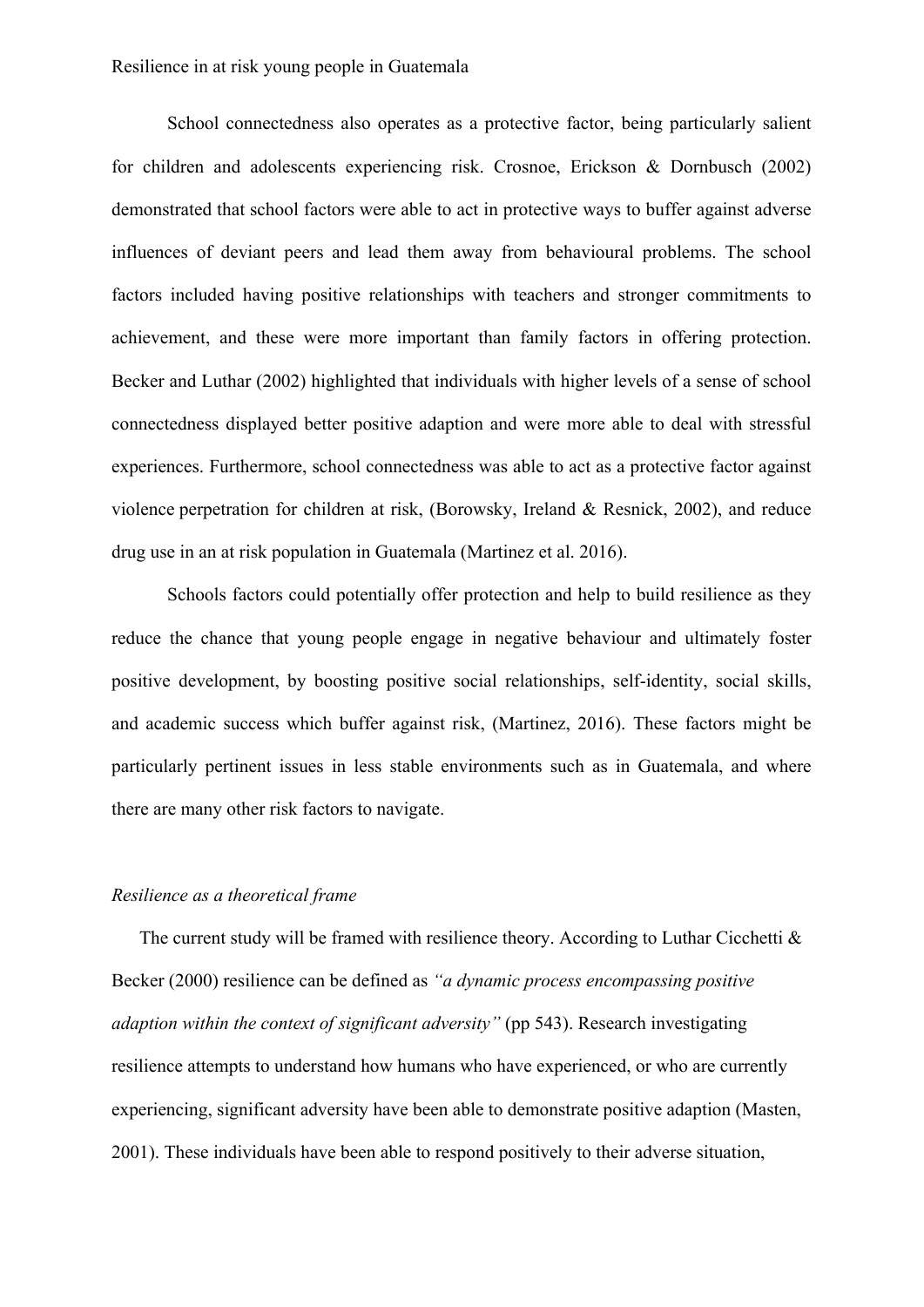rather than avoid it. They are able to overcome the odds and ultimately avoid an otherwise negative trajectory (Rutter, 1999). In order for the term resilience to be applied, two fundamental judgments must hold. Firstly, the individual must have experienced significant adversity. Secondly they must show evidence of a better than expected outcome across a specified domain (Masten & Powell, 2003). Resilience is therefore acknowledged when there is an interaction between risk and protective factors, leading to positive adaption. Resilience is therefore not directly measured but inferred on this basis (Naglieri & LeBuffe, 2005)

Adopting a resilience framework is a popular and optimistic stance as researchers aim to focus on the positive aspects of human behaviour and their environments that moderate risks (Fergus & Zimmerman 2005, Evans & Pinnock 2007). These strengths have been termed protective factors and may be composed of individual level influences, or those within the family, or community that moderate the risk experience and lead to outcomes that are better than would otherwise be expected (Ungar, 2015). The process of how protective factors overcome risk is essentially resilience. Masten (2001) states resilience is a common phenomenon and "*does not come from rare and specific qualities, but from everyday magic of ordinary, normative human resources in the minds, brains, and bodies of children, in their families and relationships, and in their communities*" (pp 235).

In order to demonstrate resilience the individual needs to show a successful outcome. This could be problematic for young people who are exposed to particularly high levels of risk. Nevertheless, for some, the outcome may not be overtly positive in nature but is better than would otherwise be expected. Resilience is also regarded as domain specific (Stevenson, Oldfield & Ortiz, 2017). In one situation or outcome an individual's protective factors may lead to positive outcomes but in a different situation or outcome they might have considerable vulnerabilities. Therefore in order to address this, five different constructs of mental health were investigated in the present study.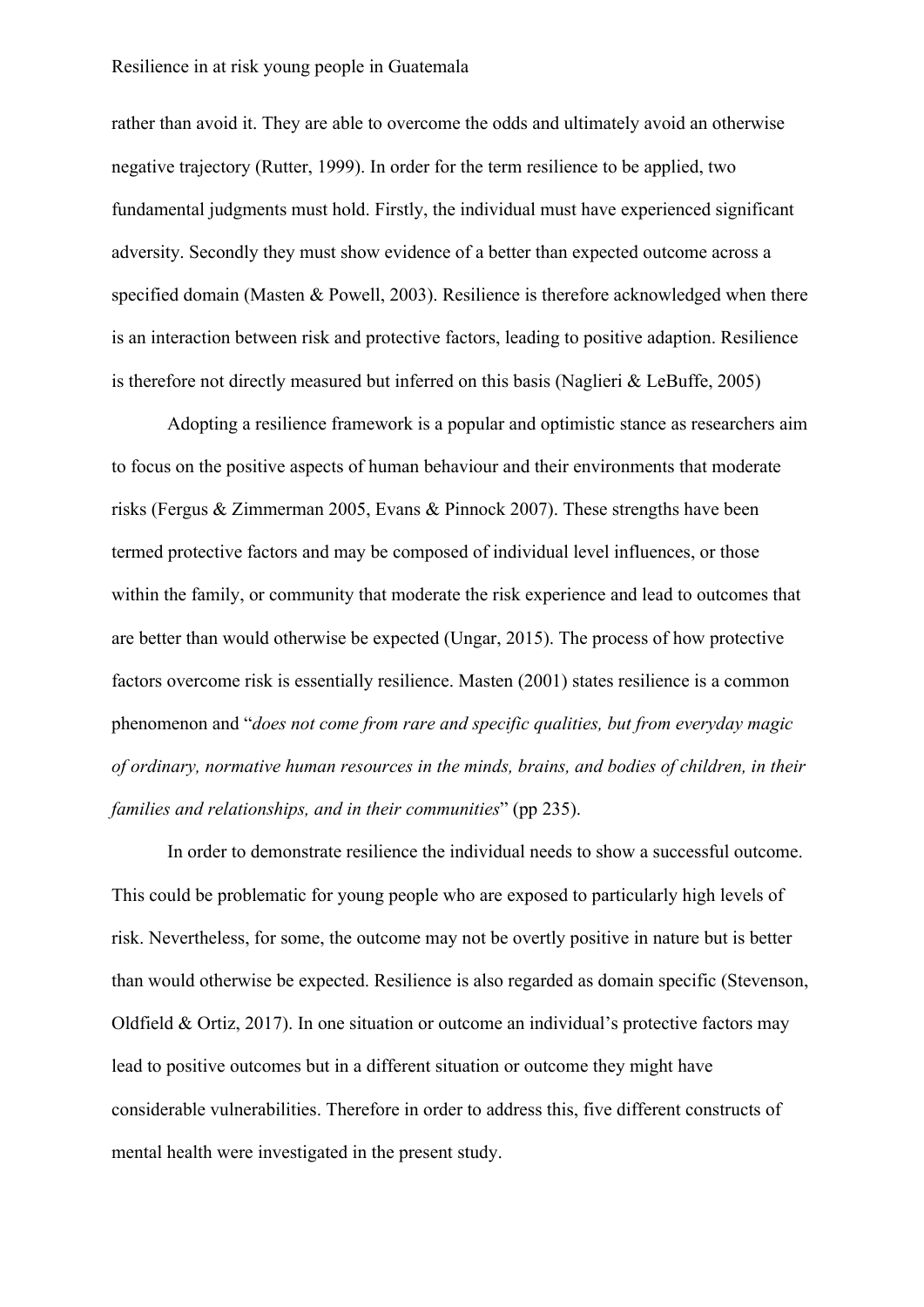# *Justification for the study*

Adolescents living in poverty in Guatemala and not attending full-time state school may be at an increased risk of developing mental health difficulties. Low levels of parental attachment can further heighten the risk. The aim of the present study was therefore to investigate protective factors within these young people's background, such as their attachment to peers and connectedness to schools as sources of strength that can overcome adversity and lead to better than expected outcomes. As resilience is context specific, protective factors may operate in a different fashion depending on the outcome. Therefore, the present study will investigate five different areas of mental health difficulty which these possible protective factors may support.

The aim of the present study is to better our understanding of how at risk young people who are experiencing poor parental attachment maintain positive mental health outcomes. Our research question asked: whether peer attachment and school connectedness promote or suppress resilience to mental health outcomes in at risk young people in Guatemala.

# **Method**

# *Design*

This study utilised a cross-sectional, natural variation survey design. Risk for mental health difficulties was assessed with a measure of parental attachment. Peer attachment, and school connectedness were measured as possible protective factors. The response variables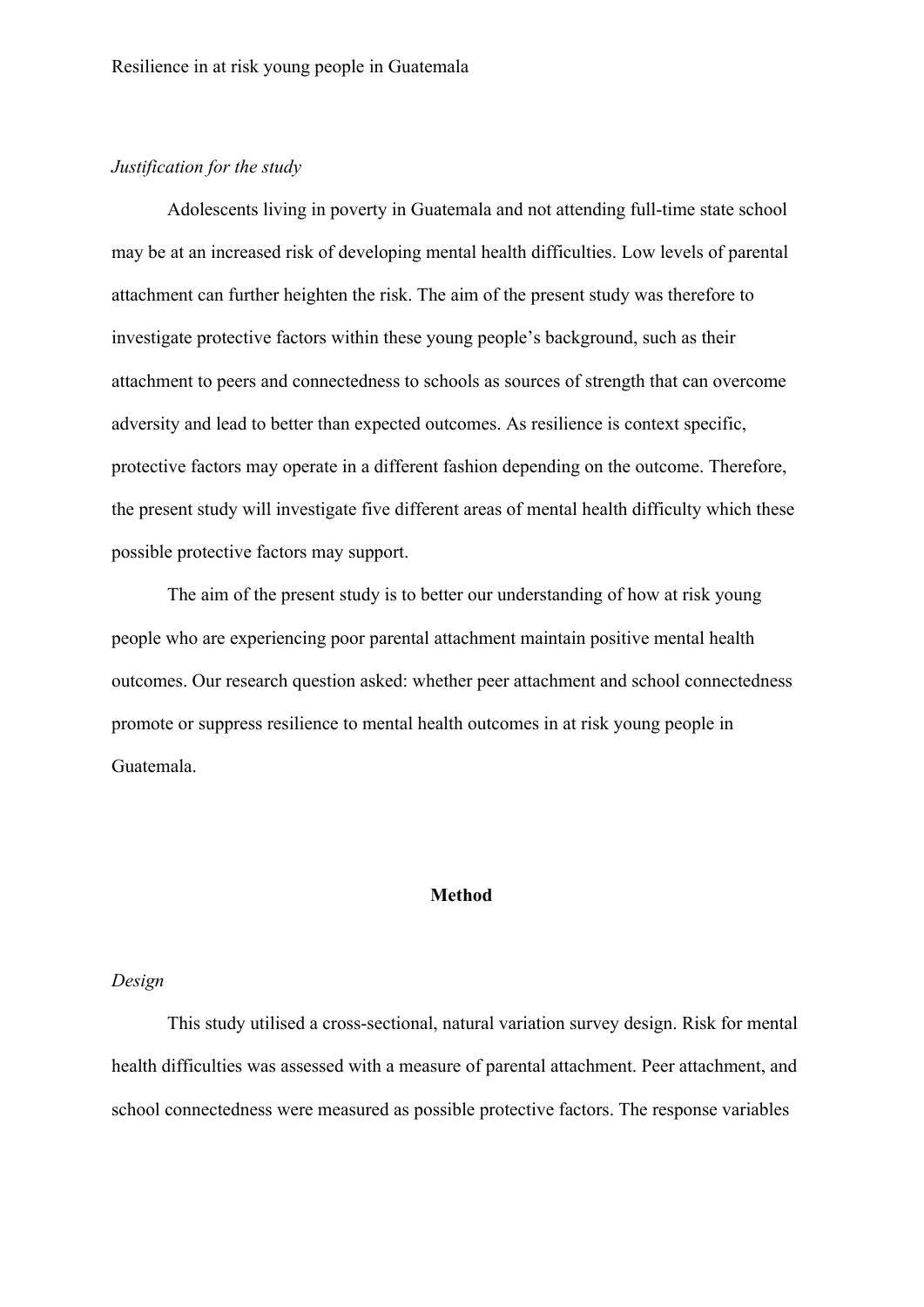were indicators of adolescent mental health; including conduct problems, emotional difficulties, hyperactivity, peer problems and a total difficulties score.

# *Sample*

A purposive sample of 90 adolescents attending two community-based informal schooling projects in or around Guatemala City were the participants within this study. These schooling projects are run by local charities and provide part-time non-formal educational support for children and young people otherwise not in full -time education. The children do not attend state schools either due to their behavioural and emotional needs or their family financial situation. The two projects, one urban and the other rural, cater for children from the lowest socio-economic backgrounds. Parents of the participants were either street sellers, rubbish collectors or subsistence farmers. The young people themselves were often working to support the family outside time spent in the educational projects. They were considered by the project leaders to be at particularly high risk of drug abuse, homelessness, poverty and neglect. Their ages ranged from 11 to 18 years, and comprised 49% females (*M* 14.89 years, *SD* 2.05) and 51% males (*M* 14,13 years, *SD* 1.80).

#### *Materials*

The Spanish version of the Inventory of Parent and Peer Attachment (Gullone, & Robinson, 2005) (IPPA-S) is a self-report inventory used to evaluate adolescents' perceived bonds with their parents and peers (Gallarin & Alonso-Arbiol, 2013). The Spanish version contains 16 items to assess parental (mother or father) and peer attachment. Items within the parental attachment scale include *Mi madre/padre respeta mis sentimientos (*My mother/father respects my feelings*) and Desearía tener una/un madre/padre diferente (*I wish I had a different mother/father*).* Within the present study participants were asked to respond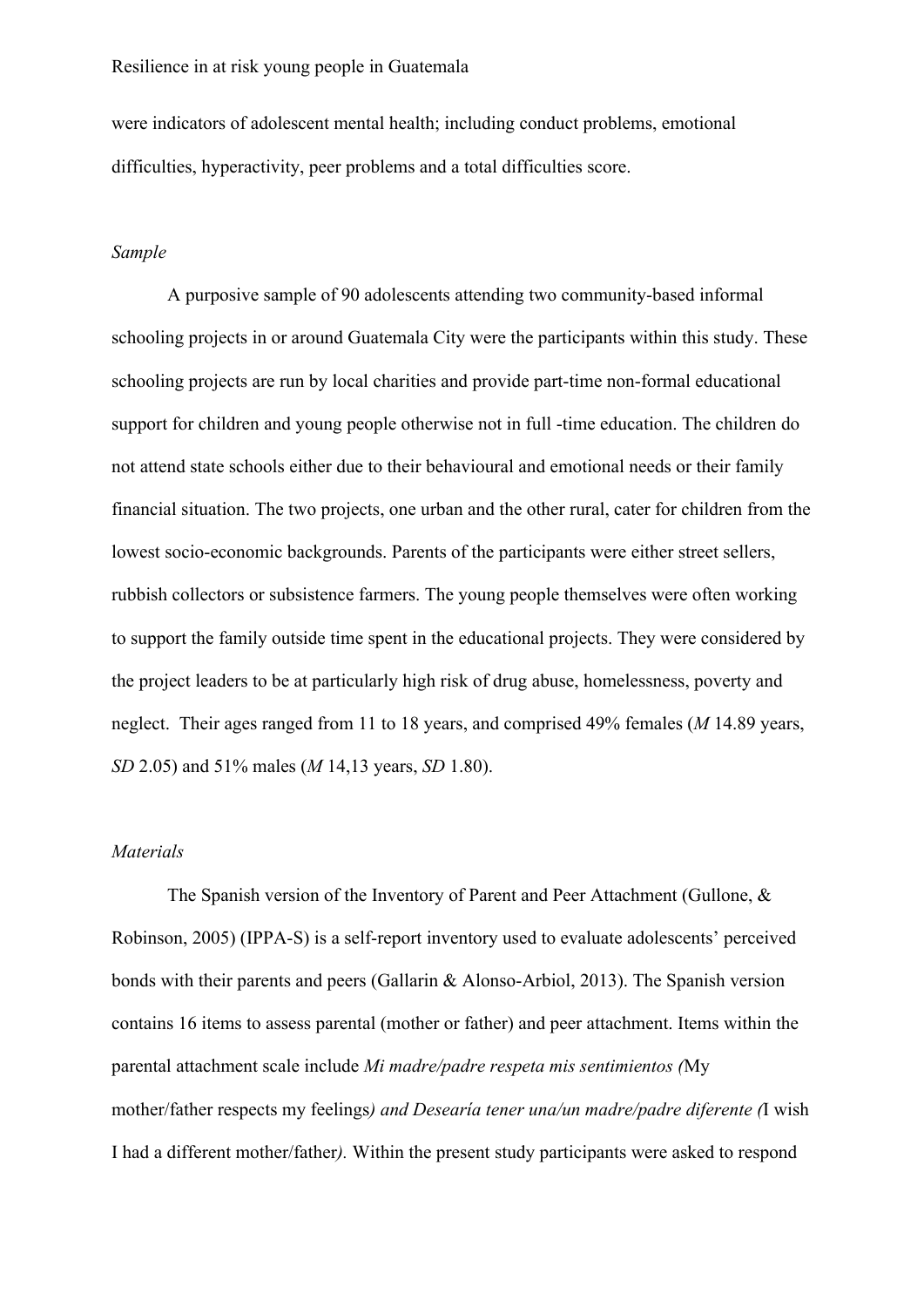according to the single parent who had most influenced them. The peer attachment scale includes 16 items to assess peer attachment such as *Mis amigos/as pueden saber cuándo estoy disgustado/a por algo* (My friends can tell when I'm upset about something) and *Cuando hablamos de cosas, mis amigos/as tienen en cuenta mi punto de vista* (When we discuss things, my friends care about my point of view).

Items for both scales are rated on a three point Likert scale (1 – never/almost never true; 2 – sometimes true; 3 always, or almost always true). The IPPA-S has a single factor structure (Gallarin & Alonso-Arbiol, 2013) and scores range from  $16 - 48$ , with higher scores indicating more secure attachment to parents and peers. There are two negatively worded items in the parental attachment scale that are reverse scored before totals are calculated. Good internal consistency of the IPPA-S has been reported with Cronbach's Alpha values of .87 for the mother scale, .88 for the father scale, and .93 for the peer scale (Gallarin & Alonso-Arbiol, 2013). These are comparable to those within the present study .89 for parental attachment, and within an acceptable range .79 for peer attachment.

The Psychological Sense of School Membership (PSSM) is a self-report survey that measures adolescents perceptions of their attachment and belonging in school (Goodenow, 1993). It contains 18 items including *Siento que soy parte de este proyecto (*I feel part of this projetct*) and Es difícil que la gente como yo sea aceptada aquí* (It is hard for people like me to be accepted here)*.* Within the present study participants were asked to respond in relation to the educational project that they were attending.

Items are scored on a 5-point Likert scale (ranging from  $1 - not$  at all true to  $5$ completely true). Five items are negatively worded and need to be reverse scored before total scores are calculated. Scores range from  $18 - 90$  with higher scores indicating a stronger sense of connectedness to their educational project. Goodenow (1993) reported that the PSSM has high internal consistency for a Spanish version (.77), a similar score of .78 was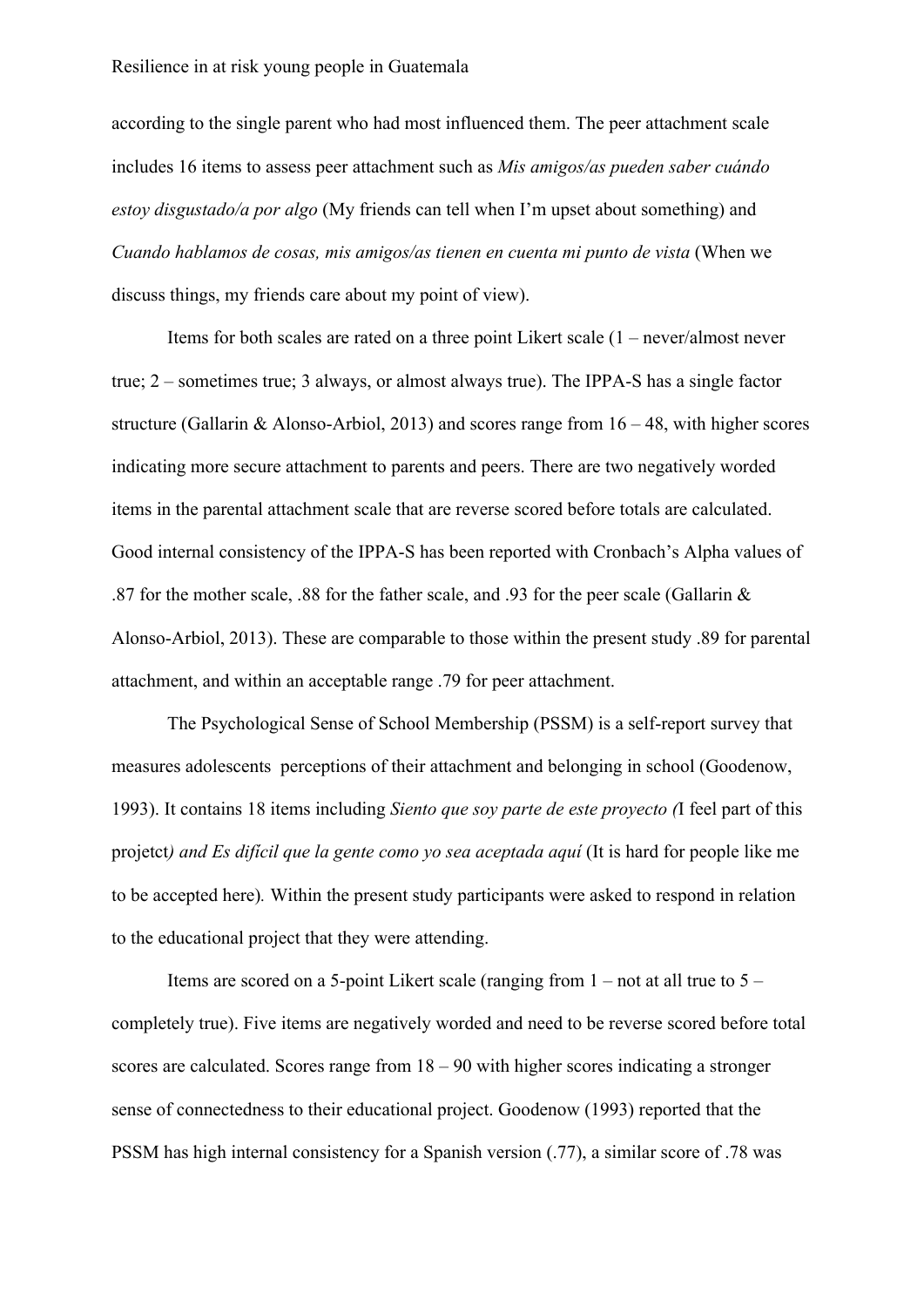obtained within the present study.

The Strengths and Difficulties Questionnaire (SDQ) (Goodman, 1997) is a self-report survey to measure the mental health of adolescents. There are 5 subscales 4 which were used in the present study including; Conduct problems; *Cuando me enfado, me enfado mucho y pierdo el control* (I get very angry and often lose my temper); Emotional Difficulties; *Suelo tener muchos dolores de cabeza, estómago o nauseas* (I get a lot of headaches, stomachaches or sickness); Hyperactivity; *Termino lo que empiezo, tengo buena concentración* ( I finish the work I'm doing. My attention is good); Peer Problems; *Me llevo mejor con adultos que con otros de mi edad* (I get on better with adults than with people my own age). A total difficulties score (a general measures of mental health) is calculated and involves adding up each of the 4 sub-scales.

Each construct is measured with 5 items located on a 3-point Likert scale (0-not true, 1- somewhat true, 2-certainly true). Total scores range from 0-10 per construct. Higher scores indicate more conduct problems, emotional difficulties, hyperactivity and peer problems. The SDQ has been well validated (Goodman, 2001) and has been used extensively crossculturally in a variety of languages to assess mental health difficulties in children and in young people (Woerner, et al. 2004). Cronbach's alpha levels for the present study were conduct problems  $(0.62)$ , emotional difficulties  $(0.54)$ , hyperactivity  $(0.75)$ , peer problems (0.71), and total difficulties (0.87).

# *Procedure*

Students in groups of around 20 were introduced to the study by the research team. Full details of the investigation were explained, and participants made were aware it was a university study. The researchers gave instructions of how to complete the survey and answered any questions the participants had at this stage. Participants were assured of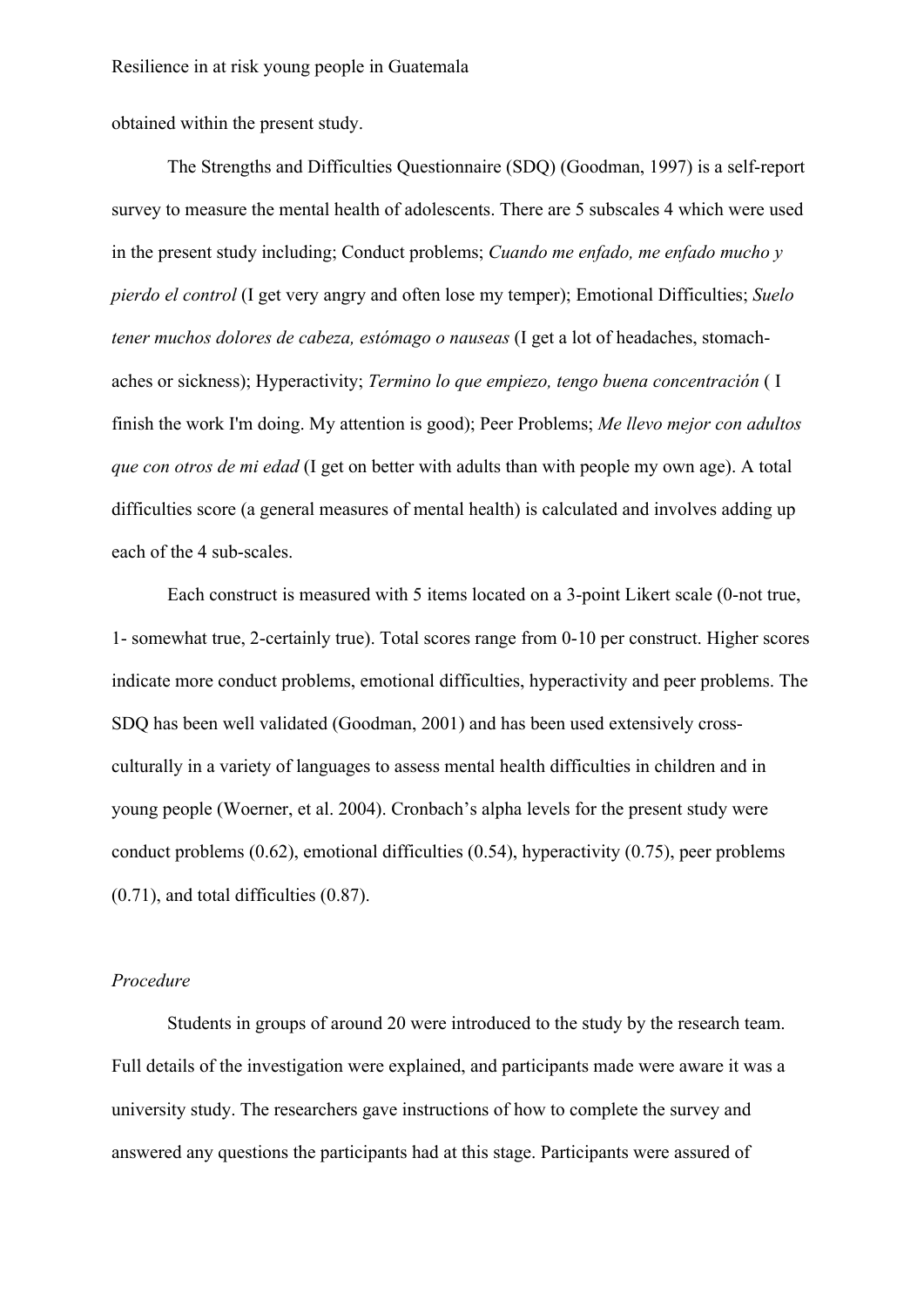confidentiality of their responses and only signed the consent form if they understood and were willing to participate within the research. The project leaders had already agreed to act in *loco parentis*. Ethical approval was granted by the Research Integrity Committee at Manchester Metropolitan University. A survey pack containing the IPPA-S, PSSM, and SDQ was then distributed to participants and they were given approximately 30 minutes to complete it. The research team and project leaders supported its completion where reading ability was low or if anyone had difficulty.

# **Results**

#### *Descriptive Statistics*

The descriptive statistics relating to participants' self-reported scores on the parental and peer attachment scale (IPPA-S), school connectedness (PSSM) and outcomes from the Strength and Difficulties Questionnaire (SDQ) are shown in Table 1.

<< Insert Table 1 here>>

Bivariate correlations between the various attachment scores (parental attachment, peer attachment and school connectedness) and outcomes on the strength and difficulties questionnaire (conduct problems, hyperactivity, emotional difficulties, peer problems and total difficulties) are provided in Table 2 to show the relationship between attachment security and mental health outcomes.

<< Insert Table 2 here>>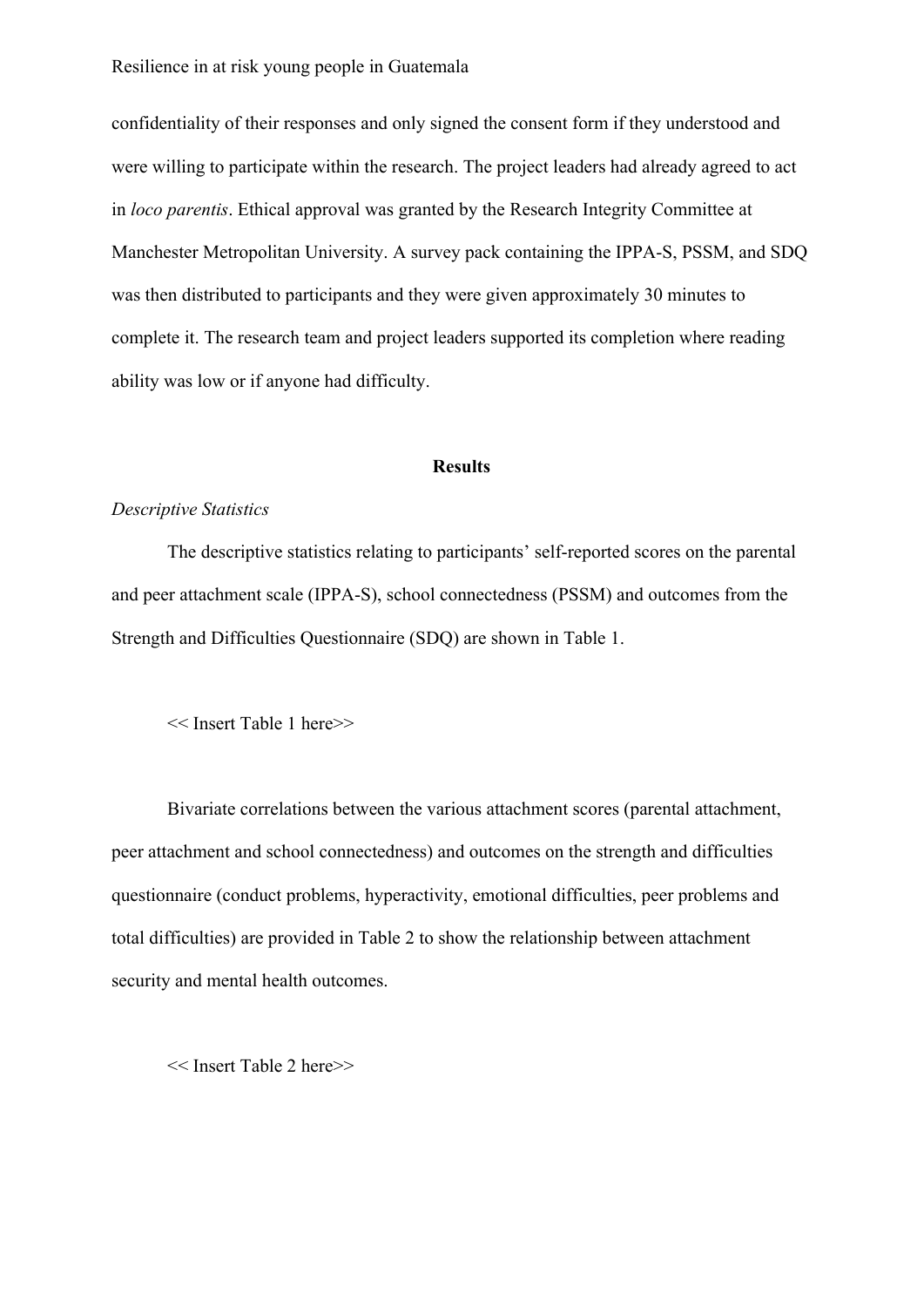The degree of attachment security to parents and peers and the level of school connectedness were all significantly positively correlated with one another with moderate to strong correlation coefficients (Cohen, 1992). The outcomes from the SDQ were also all significantly positively correlated with one another with moderate to strong correlation coefficients (Cohen, 1992). Results demonstrated that parental attachment was significantly negatively correlated with conduct problems, peer problems and total difficulties. Therefore, a relationship emerged with more insecure parental attachment and more conduct problems, peer problems, and total difficulties.

#### *Generating resilience outcome scores*

In order to derive various scores for mental health resilience to insecure parental attachment we followed the procedure described by Bowes, Maughan, Caspi, Moffitt & Arsenault (2010), Collishaw et al. (2016) and Miller-Lewis, Searle, Sawyer, Baghurst & Hedley (2013). We regressed scores of each mental health outcome on levels of parental attachment. We saved the residual scores and then reverse coded them. Positive residual scores would therefore indicate that an individual is displaying better than expected mental health outcomes given their degree of parental attachment security. These adolescents can be described as showing resilience in this particular domain. The ranges of the residual scores were -5.36 to 3.35 for conduct problems, -4.37 to 3.91 for hyperactivity, -5.40 to 5.19 for emotional difficulties, -4.96 to 4.04 for peer problems and -14.95 to 13.11 for total difficulties. The residual scores became the outcome variables and were named e.g. conduct problems resilience. Correlations between resilience to mental health outcomes are displayed in Table 3.

## <<Insert Table 3 here>>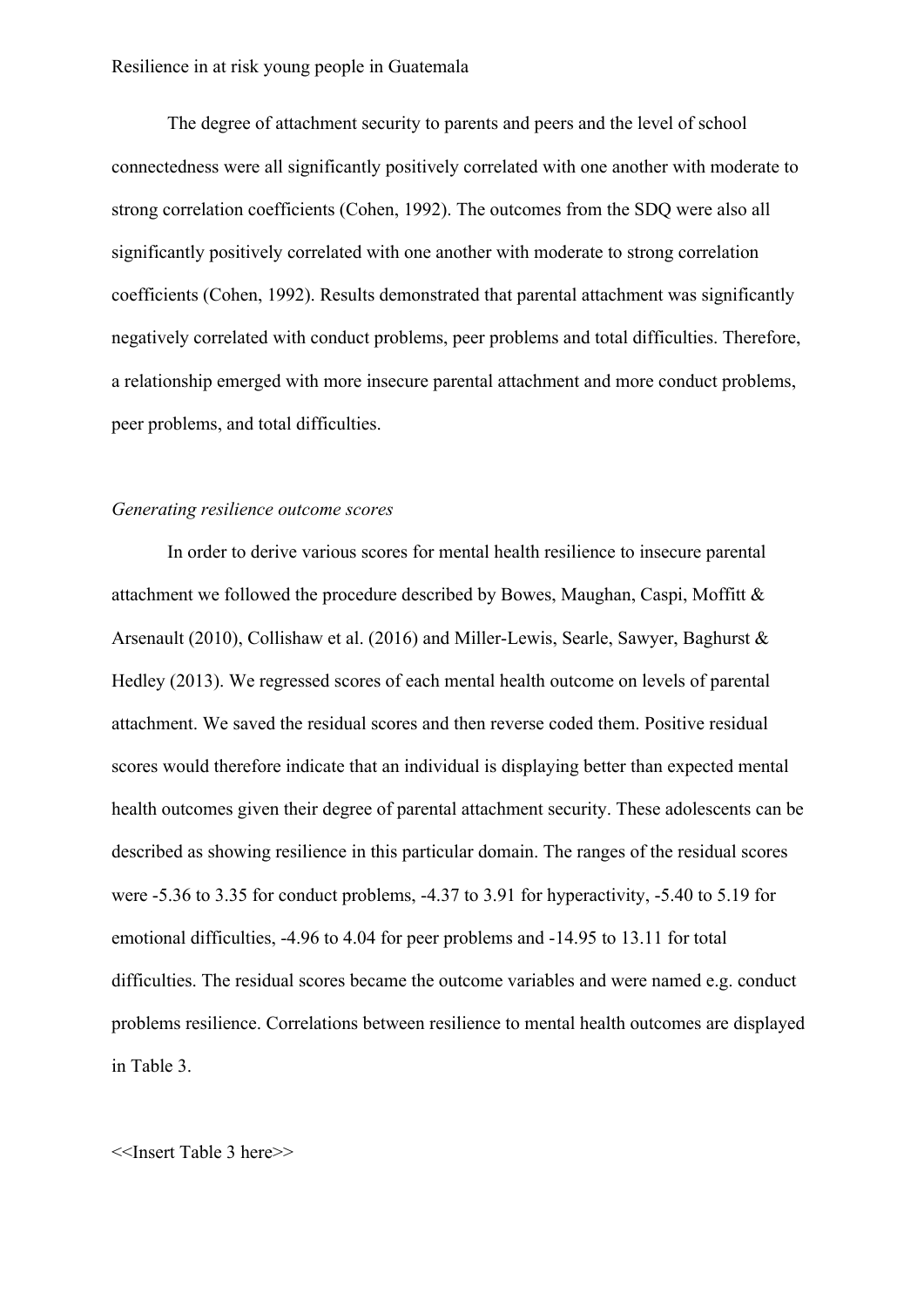# *Predictors of mental health resilience*

In order to answer the research question whether peer attachment and school connectedness promote or suppress resilience to mental health outcomes in at risk young people in Guatemala, the mental health resilience scores computed in the method outlined above, comprised the outcome, with hierarchical multiple regression analyses used to demonstrate whether any attachment/connectedness relationship (peer or school) could predict these outcomes after controlling for age and gender. For each of the subsequent models the demographic variables (age and gender) were added in step 1, with the attachment/connectedness measures (peer, and school) added in step 2.

For model 1 (conduct resilience) a significant model emerged in step 2, *F(4, 63) = 3.977, p = .006*. The R square value .202 indicates the predictors in the model account for about 20% of the variance in conduct resilience, indicative of a medium effect (Cohen, 1992). After controlling for the demographic variables, peer attachment emerged as a significant predictor, with more secure peer attachments associated with decreases in conduct resilience, (*β -.409, p = .004*). A non-significant trend also emerged with school connectedness; more secure school connectedness was associated with increases in conduct resilience, (*β .188, p = .182*).

For model 2 (hyperactivity resilience) a non-significant model emerged in step 2, *F(4,*   $64$ ) = 2.137, p = .086. The R square value .118 indicates the predictors in the model account for 12% of the variance in hyperactivity resilience.

For model 3 (emotional resilience) a significant model emerged in step 2, *F(4, 63) = 4.704, p = .002*. The R square value .230 indicates the predictors in the model account for 23% of the variance in emotional resilience, indicative of a medium effect (Cohen, 1992). After controlling for the demographic variables, peer attachment emerged as a significant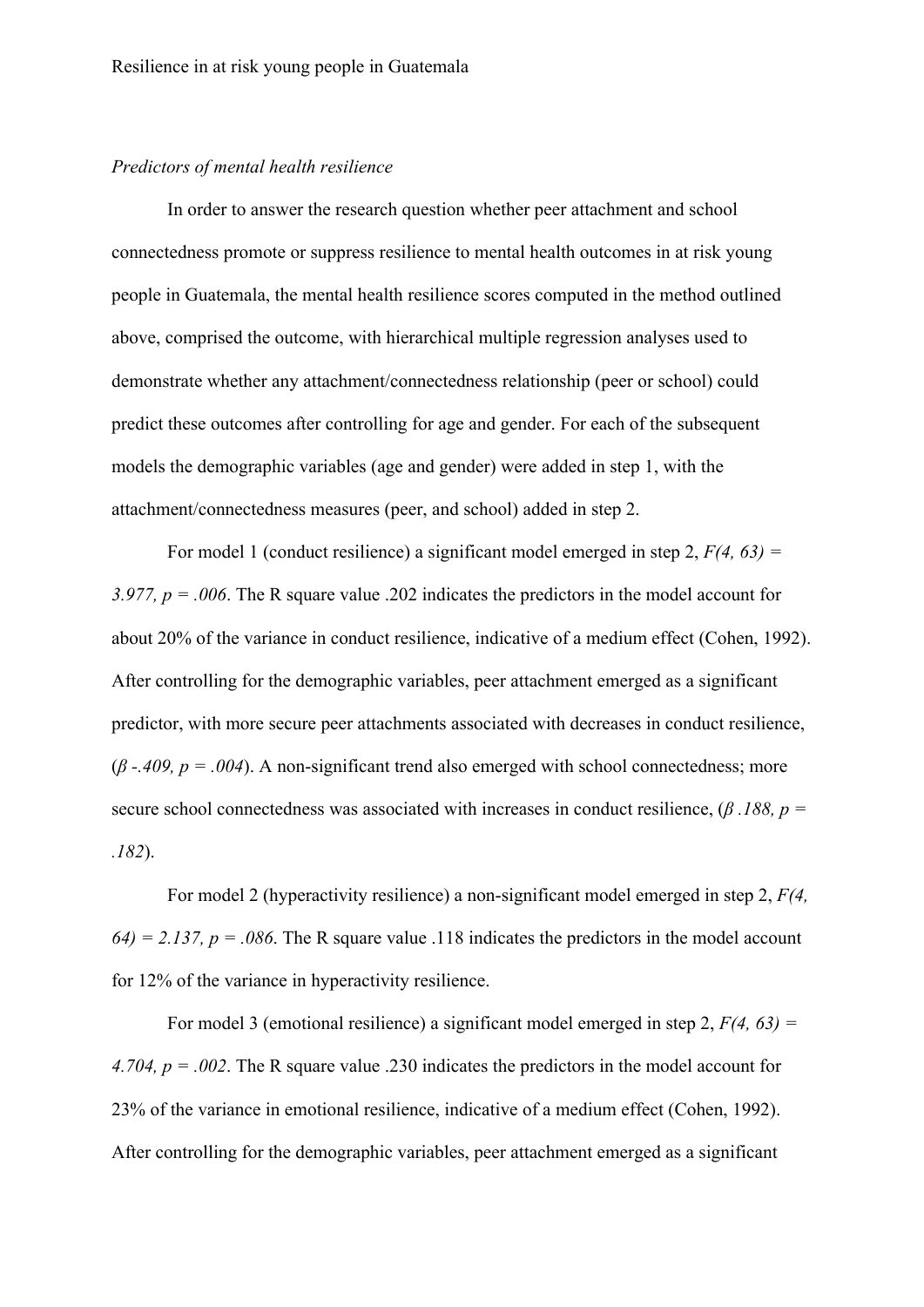predictor, with more secure peer attachments associated with decreases in emotional resilience, (*β -.410, p = .004*). A non-significant trend emerged with school connectedness; more secure school connectedness was associated with increases in conduct resilience, (*β .183, p = .187*).

For model 4 (peer problem resilience) a non-significant model emerged in step 2, *F(4,*   $64$ ) = 1.910,  $p = 0.120$ . The R square value .107 indicates the predictors in the model account for 11% of the variance in peer problem resilience.

For model 5 (total difficulties resilience) a significant model emerged in step 2, *F(4,*   $62$ ) = 5.806, p < .001. The R square value .272 indicates the predictors in the model account for 27% of the variance in total difficulties resilience, indicative of a large effect (Cohen, 1992). After controlling for the demographic variables, peer attachment emerged as a significant predictor, with more secure peer attachments associated with decreases in total difficulties resilience, (*β -.469, p = .001*). School connectedness also emerged as a significant predictor, with more secure school connectedness associated with increases in total difficulties resilience,  $(\beta \cdot .278, p = .047)$ .

<< Insert Table 4 here >>

## **Discussion**

The study aimed to find evidence of whether poorer parental attachment was related to more severe mental health difficulties, and if peer attachment and school connectedness could predict resilience in relation to these mental health outcomes. Within the present study insecure parental attachment was only related to more negative mental health on three out of the five outcomes (conduct problems, peer problems, and total difficulties). This provides support for previous research, which has also investigated parental attachment and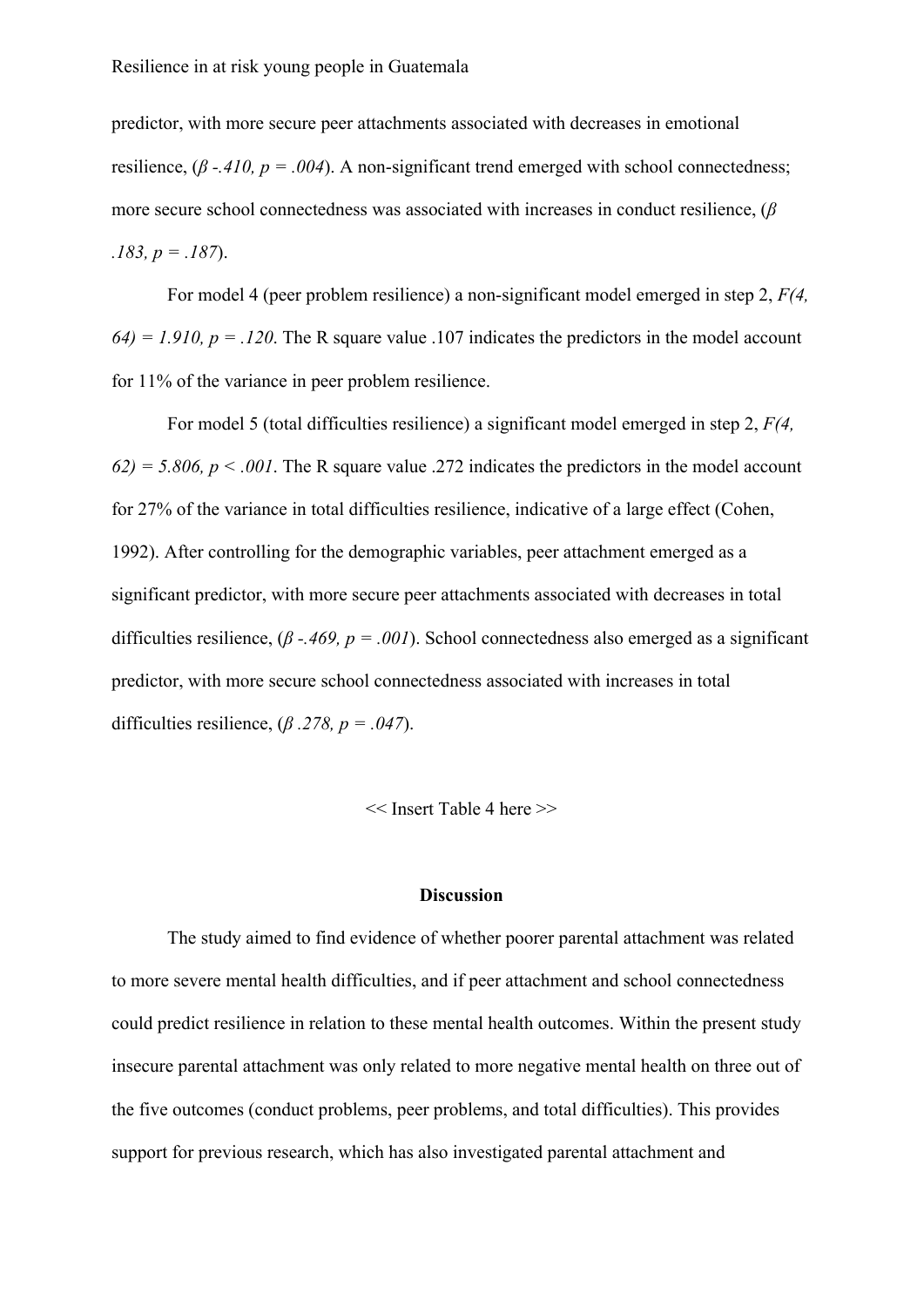conducted-related problems (Fearon et al., 2010; Kochanska & Kim, 2013). However, the relationship with emotional difficulties cannot be supported (Brumariu & Kerns, 2010; Shochet, et al., 2008). Risk within the present study was based upon a measure of poor parental attachment, it is important that this measure of risk actually predicts a negative outcome, before resilience can be infereed. Within the present study risk was only predictive of three outcomes, conduct problems, peer problems and total difficulites.

School connectedness was a significant predictor of mental health resilience when the outcome was total difficulties resilience (a global mental health measure). This relationship demonstrated that increases in school connectedness predicted higher levels of resilient functioning. In two other models (conduct problem resilience and peer problem resilience) school connectedness emerged as a marginal non-significant trend. This evidence would suggest that schools do play a role (albeit fairly limited) in promoting resilience by buffering against risk and reducing the display of problem behaviour. School connectedness is a sense of belonging and the experience of positive relationships with teachers and peers. The findings of the present study therefore support others in a similar vein that have demonstrated that higher levels of school connectedness is a salient predictor of positive adjustment (Frey, et al., 2009; Loukas, et al., 2009; Govender et al., 2013; Millings, et al., 2012).

Furthermore, school connectedness within the present study promoted resilience and was important for an at risk population of students within Guatemala – supporting other studies which have investigated the protective effects of this construct (Borowsky et al., 2002 and Martinez et al., 2016). Students who had a higher sense of connectedness, which included positive relationship with teachers and stronger commitments to achievement, might feel an increase sense of belonging, which improves their self-identity, and social skills, and allows them to experience academic success, all of which lead to a buffering against the risk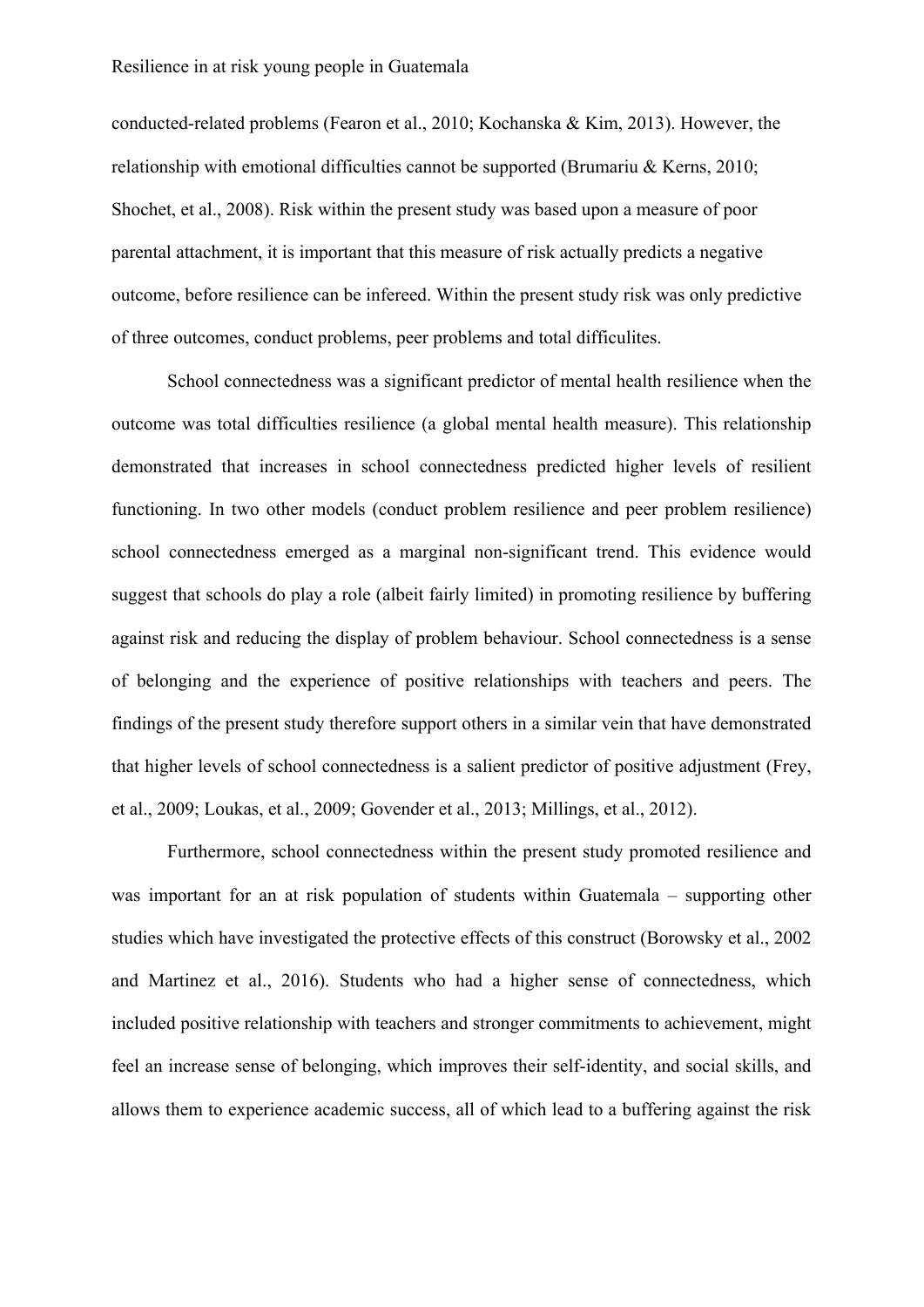they have experienced. In this at risk group of students, the stability that schools bring to their lives might be particular pertinent.

One of the most salient findings was that more secure attachment to peers actually predicted worse than expected resilience to mental health outcomes. This finding was significant across all models (except peer problems resilience). This finding could be explained in terms of adolescents who spend more time with their peers socializing in unstructured time without the presence of responsible adults are at an increased risk of antisocial behaviour (Osgood et al., 1996). A stronger sense of affiliation with antisocial peers leads towards more adjustment problems (Espinoza, Gillen-O'neel, Gonzales & Fuligni, 2014). Therefore, when assessing quality of friendship, the level of prosocial behaviour needs to be taken into account. It is important to recognize who the friends are in terms of levels of support they give in influencing school behaviour, and whether the peer relationships are deviant or more achievement-orientated (Espinoza et al., 2014).

Previous literature has suggested that when parental attachment relationships are poor, adolescents with higher quality relationships with peers will actually experience poorer outcomes (Chester et al., 2007; Young et al., 2005). Adolescents are therefore influenced by both positive and negative behaviour of their friends (Chester et al., 2007). Lower levels of parental involvement might push an adolescent towards more antisocial peers, and forming strong relationships with these peers in turn could lead to displays of more negative behaviour. These influences could be particularly pertinent in in Guatemala where gang culture and community violence are high (Bruneau, 2014). These additional risks in the environment will have both direct and indirect (being meditated through peers) influences on adjustment.

Finally, from the significant models – the total variance that could be explained by the predictors of peer attachment, and school connectedness ranged from 11% for peer problems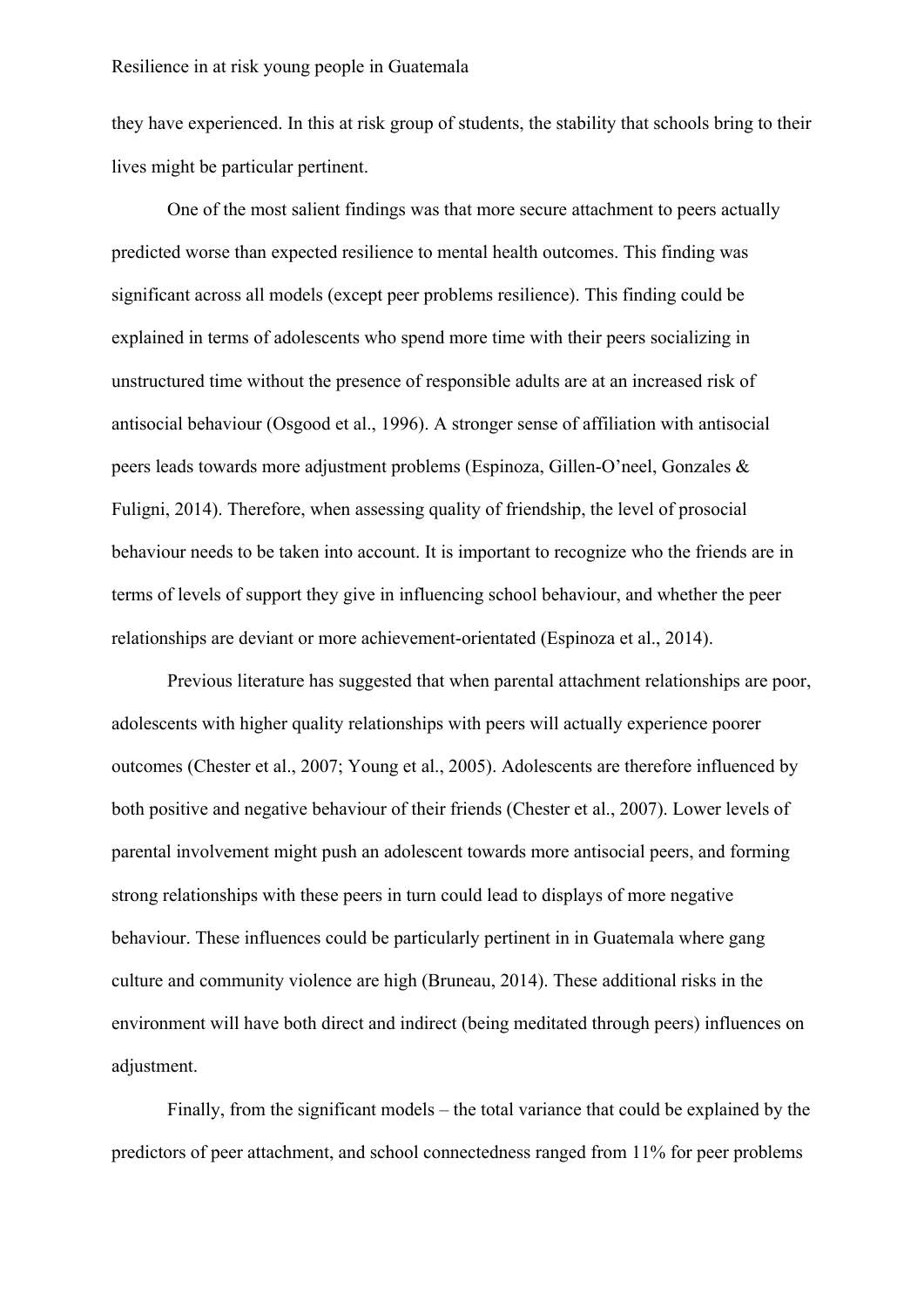resilience (small effect, Cohen 1992) to 27% for total difficulties resilience (large effect, Cohen 1992). Although these figures ranged from small to large effect sizes, there are still substantial amounts of variance in these resilience-related outcomes that remain unexplained and further research is needed to investigate other predictors of mental health resilience in this population.

### *Limitations and future research directions*

The findings within the present study need to be interpreted in light of a number of methodological limitations. First, the study employed a correlational cross-sectional design therefore causation cannot be inferred. This design, however, was adopted due to the transient nature and difficulty in accessing the population under investigation. Adopting a longitudinal study in future would aid understanding of resilience in this at risk population. It would also be possible to see the extent to which resilience is a static or changeable process.

Second, data collection was made with a single respondent using self-reported measures, and as such the results could be overestimated by shared method variance. More objective data collection methods (i.e. observations and diagnostic interviews), although beyond the scope of the present study, could be acknowledged as possible contributions to future research in this area. Use of more stimulating, interactive and visual methods of data collection would also be beneficial to enhance participation and enlightenment on resilience in this population (Stevenson, et al., 2017). Despite researchers making text and the design of the survey as engaging as possible, a number of participants struggled with literacy and needed considerable help from the research team and project workers to complete the survey.

Third, the method used to establish risk was an adolescent's attachment relationship with their parents. The survey asked participants to rate this with regard to the parent that had most influenced them. It is possible there are substantial differences in attachment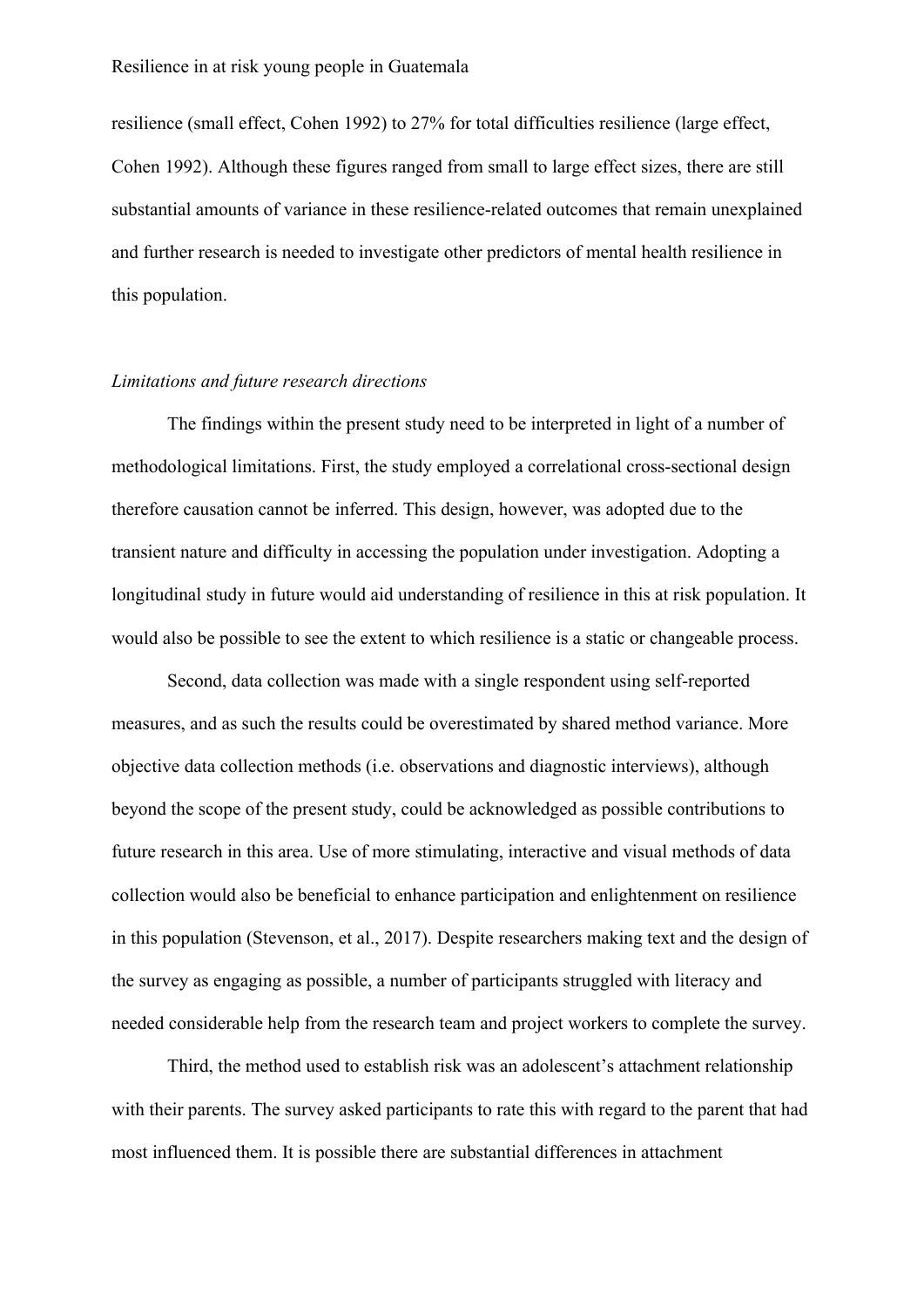relationships formed with different parents and it is also possible that other family figures such as grandparents might have held a stronger influence on the adolescents' lives. In a similar vein, when rating peer attachment, participants were asked to rate in accordance with their best friend, although they may have had substantially different relationships with other peers.

Fourth, the potential for additional risk factors within an adolescent's background was not controlled for as risk was based on parental attachment. In future more objective measures of family adversity could be included. Alternatively, a cumulative risk metric (Oldfield, Humphrey & Hebron 2015b) may have been appropriate, as this would have given a more reliable indication of risk within an adolescent's background.

Finally, a single method of assessing resilience was used within this study, whereas other studies have looked at multiple methods (Miller-Lewis et al. 2013). What is encouraging was that Miller-Lewis et al. (2013) found similar outcomes despite the methodology used. However, in order to improve credibility this is something that could be added in future. The present study explored promotive rather than protective factors – i.e. the factors were beneficial to all despite level of parental attachment - whereas future studies might investigate protective factors (those factors particularly beneficial for those experiencing high levels of risk). Nonetheless, the current methodology did allow anyone doing better than expected to be regarded as resilient even with moderate as well as good outcomes.

## *Implications*

The findings from the present study demonstrate that there are a number of modifiable protective factors that are able to promote resilience to mental health problems in adolescence. The role of peer influences on mental health outcomes for adolescents at risk is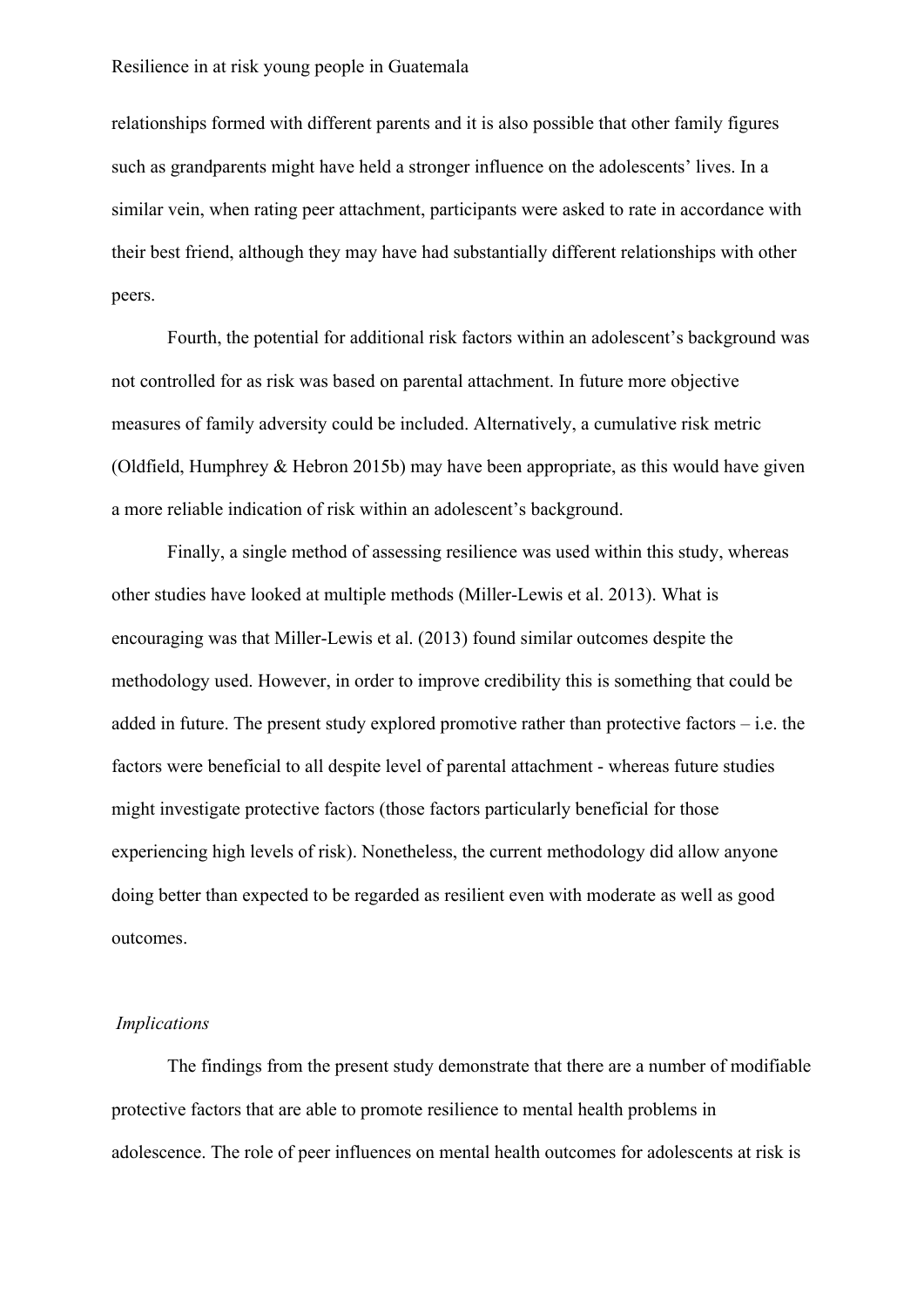worrying and further investigation is required to tease apart what this means and why stronger attachments to peers in the context of poor parental attachment appear to be detrimental for mental health resilience. Perhaps adopting interventions that not only focus on forming strong relationships with peers, but specifically on forming strong relationships with positive peers, would be effective.

Schools also have a role to play, albeit a fairly limited one, in promoting resilience to mental health difficulties more generally for those pupils at risk in terms of experiencing poor parental attachment. Schools need to use this knowledge and invest in intervention programmes for mental health difficulties. Specifically, teachers within schools can make a positive difference to those experiencing risk (Liebenberg et al., 2016). Training teachers in how to build meaningful relationships with their students, might be of particular benefit. The formation of positive relationships might aid a students capacity to deal with adversity and lead towards more positive outcomes. Facilitating changes in the ethos of the school to promote a sense of connectedness, would also be useful. Schools need to not only create environments where young people are valued and respected, but also really understand the complex needs of children who are living in risk.

Within the present study risk was based on a measure of attachment to parents. It is therefore important for interventions to not only reduce risk from poor parental attachment, but take a duel approach that aims to also improve protection with positive school influences. Facilitating positive relationships and communication between school and home is a potential way risk could be reduced whilst enhancing protection. Within Guatemala the culture may need to be shifted, in terms of teachers and parents working together to increase a sense of safety and belonging. They will be able to form interconnected mesosystems which might be able to form the enabling environments of repair that promote resilience to mental health outcomes (Ungar, Ghazinour & Richter, 2013). Teachers will then be able to learn from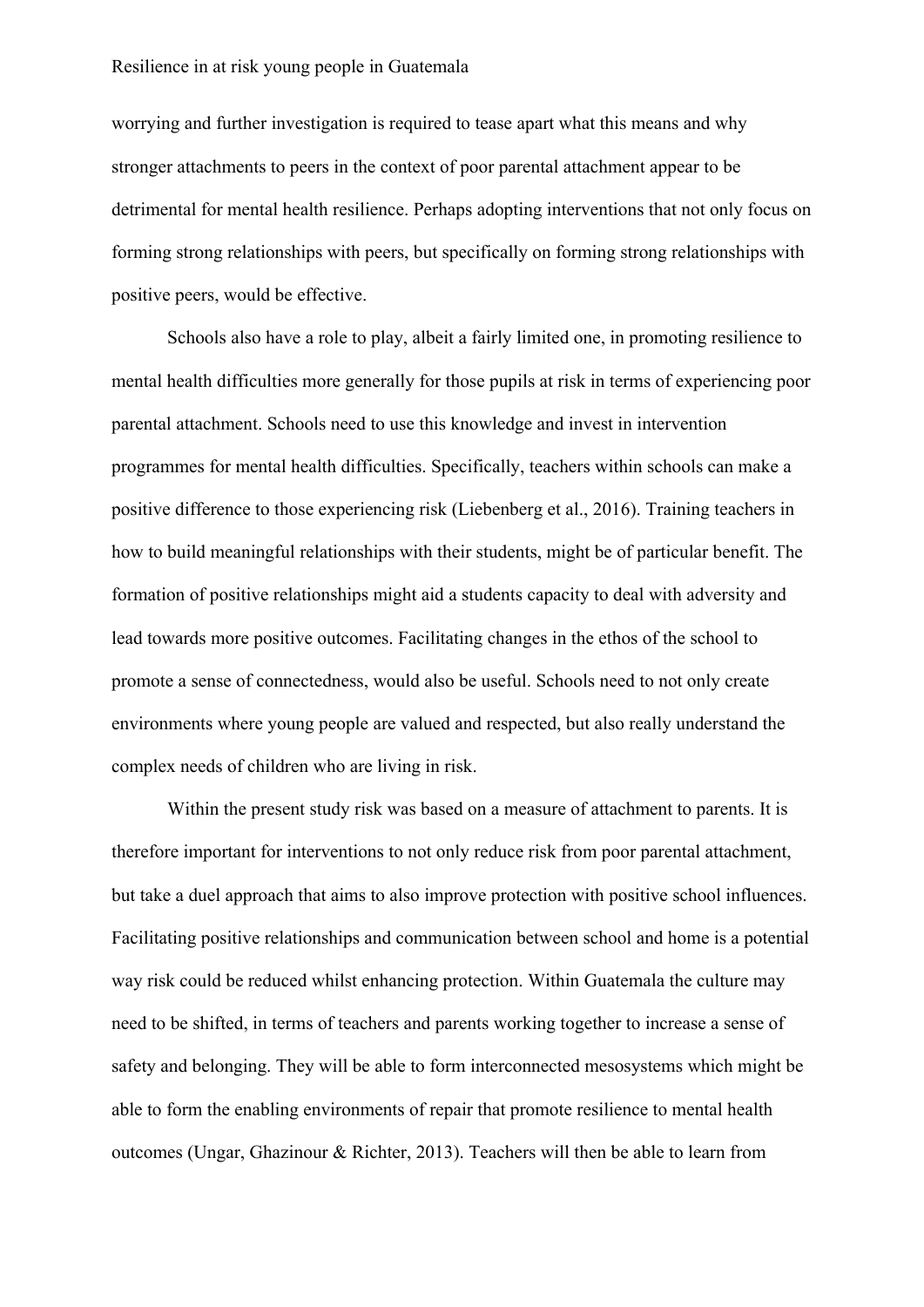parents about specific risks and strengths they experience and work alongside them, adopting interventions that are risk sensitive. In the context of the present study many parents of adolescents had not attended school themselves and therefore had limited understanding of the school process. Therefore, schools should take the initiative and target parents of their most vulnerable students, and perhaps adopt parenting courses and family therapy and use attachment-based interventions to reduce risk (Kindsvatter & Desmond, 2013).

Any source of intervention needs to be multifacitated in nature, in order to address the complexity of resilience. There has been discussion in terms of whether interventions should focus on changing the individual child or their environment (Ungar, 2015). Faciliating changes in the environmental that lead to reductions in risk for mental health problems, particularly within schools, might be especially beneifical for the current study's population.

# *Conclusions*

The present study demonstrated that for a population of at risk young people in Guatemala, an adolescent's sense of connectedness to school and attachments formed with peers have the potential capacity to shape resilience to mental health outcomes. The degree of this importance varied by mental health outcome. Whereas a stronger sense of connectedness to schools is important for promoting resilience, more secure attachment to peers was actually detrimental to resilience promotion in the context of more severe risk.

In conclusion, school connectedness and peer attachment have the potential to be modified in interventions which might lead to the enhancement of resilience. However, targeting a single protective factor in isolation will only have limited effect on the outcome, and so interventions need to focus on adopt enhancing multiple protective factors across a number of ecological domains to establish the most effective result (Collishaw et al., 2016).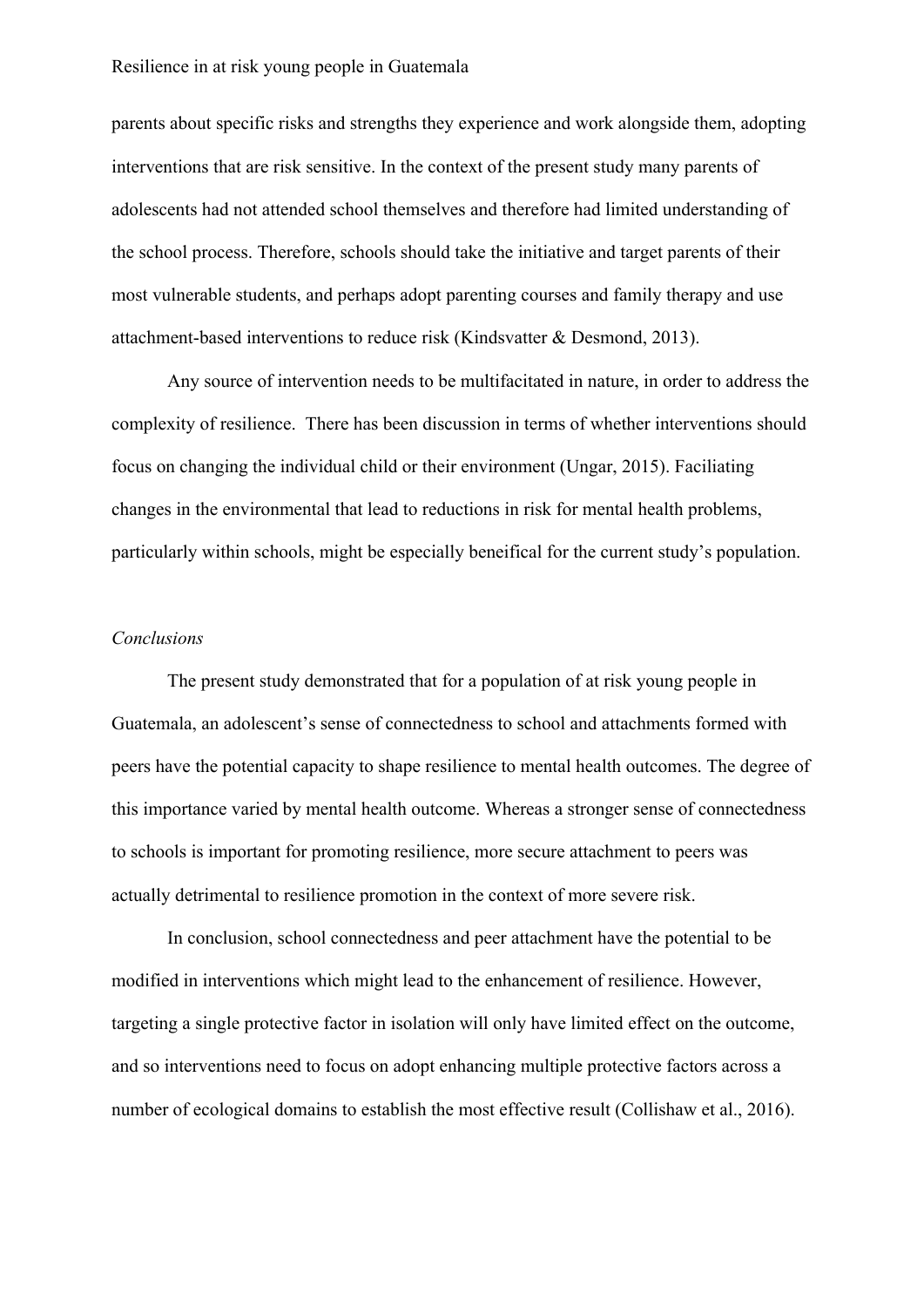#### **References**

- Allen, J. P. (2008). The attachment system in adolescence. In J. Cassidy & P. Shaver (Eds), *Handbook of attachment: Theory research and clinical applications*, (2<sup>nd</sup> ed), (pp. 419-435). London: Guilford Press.
- Becker, B. E., & Luthar, S. S. (2002). Social emotional factors affecting achievement outcomes among disadvantaged students: Closing the achievement gap. *Educational Psychologist*, *37*, 197-214.
- Borowsky, I. W., Ireland, M., Resnick, M. D., (2002). Violence risk and protective factors among youth held back in school. *Ambulatory Pediatrics 2,* 475–84.
- Bowes, L., Maughan, B., Caspi, A., Moffitt, T. E., & Arsenault, L. (2010). Families promote emotional and behavioural resilience to bullying: evidence of an environmental effect. *Child Psychology and Psychiatry, 51,* 809-817.

Bowlby, J. (1969). *Attachment and loss: Vol 1. Attachment*. London: Pimlico.

- Branas, C. C., Dinardo, A. R., Puac-Polano, V. D., Harvey, M. J., Vassy, J., L., & Bream, K. (2013). An exploration of violence, mental health and substance abuse in postconflict Guatemala. *Health*. 5, 825–833. doi:10.4236/health.2013.55109.
- Brumariu, L. E., & Kerns, K. A. (2010). Parent–child attachment and internalizing symptoms in childhood and adolescence: A review of empirical findings and future directions. *Development and Psychopathology, 22*, 177–203. doi:10.1017/S0954579409990344
- Bruneau, T. C., (2014). Pandillas and security in Central America. *Latin American Research Review, 49*, 152-172.
- Burton, K. A., Florell, D., & Wygant, D. B. (2012). The role of peer attachment and normative beliefs about aggression on traditional bullying and cyberbullying. *Psychology in the Schools, 50*, 103-115. DOI: 10.1002/pits.21663.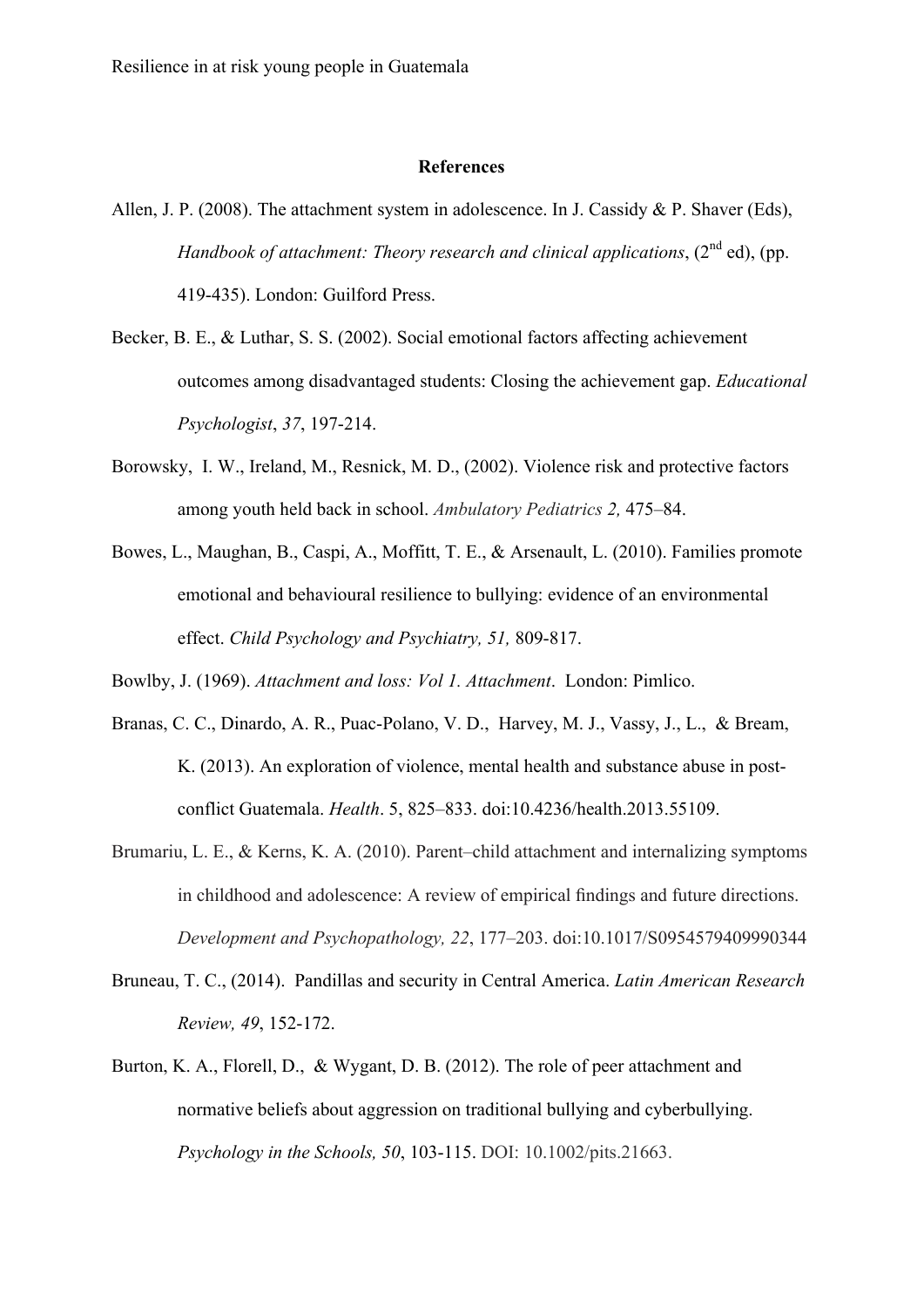Chester, C., Jones, D. J., Zalot, A., & Sterrett, E. (2007). The psychosocial adjustment of African American youth from single mother homes: The relative contribution of parents and peers. *Journal of Clinical Child and Adolescent Psychology, 36*(3), 356–366. doi:10.1080/15374410701444306.

- Cohen, J. (1992). Quantitative methods in psychology: A power primer. *Psychological Bulletin, 112*, 155-159.
- Collishaw, S., Hammerton, G., Mahedy, L., Sellers, R., Owen, M.J., Craddock, N., Thapar, A.K., Harold, G. T., Rice, F., & Thapar, A. (2016). Mental health resilience in the adolescent offspring of parents with depression: a prospective longitudinal study. *The Lancet, 3*, 49- 57. DOI: http://dx.doi.org/10.1016/S2215-0366(15)00358-2
- Crosnoe, R., Erickson, K. G., Dornbusch, S. M., (2002). Protective functions of family relationships and school factors on the deviant behavior of adolescent boys and girls— reducing the impact of risky friendships. *Youth & Society, 33*, 515–44
- Diaz, J. D. (2005). School attachment among Latino youth in rural Minnesota. *Hispanic Journal of Behavioral Sciences, 27*, 300-318.
- Espinoza, G., Gillen-O'Neel, C., Gonzales, N. A., & Fuligni, A. J. (2014). Friend affiliations and school adjustment among Mexican-American Adolescents: the moderating role of peer and parent support. *Journal of Youth and Adolescence, 43*, 1969-1981.
- Evans, R., & Pinnock, K. (2007). Promoting resilience and protective factors in the children's fund: supporting children and young people's pathways towards social inclusion? *Journal of Children & Poverty, 13,* 21–36.
- Fearon, R. M. P., Bakermans-Kranenburg, M. J., van IJzendoorn, M. H., Lapsley, A. M., & Roisman, G. I. (2010). The significance of insecure attachment and disorganization in the development of children's externalizing behavior: A meta-analytic study. *Child Development, 81*, 435–456.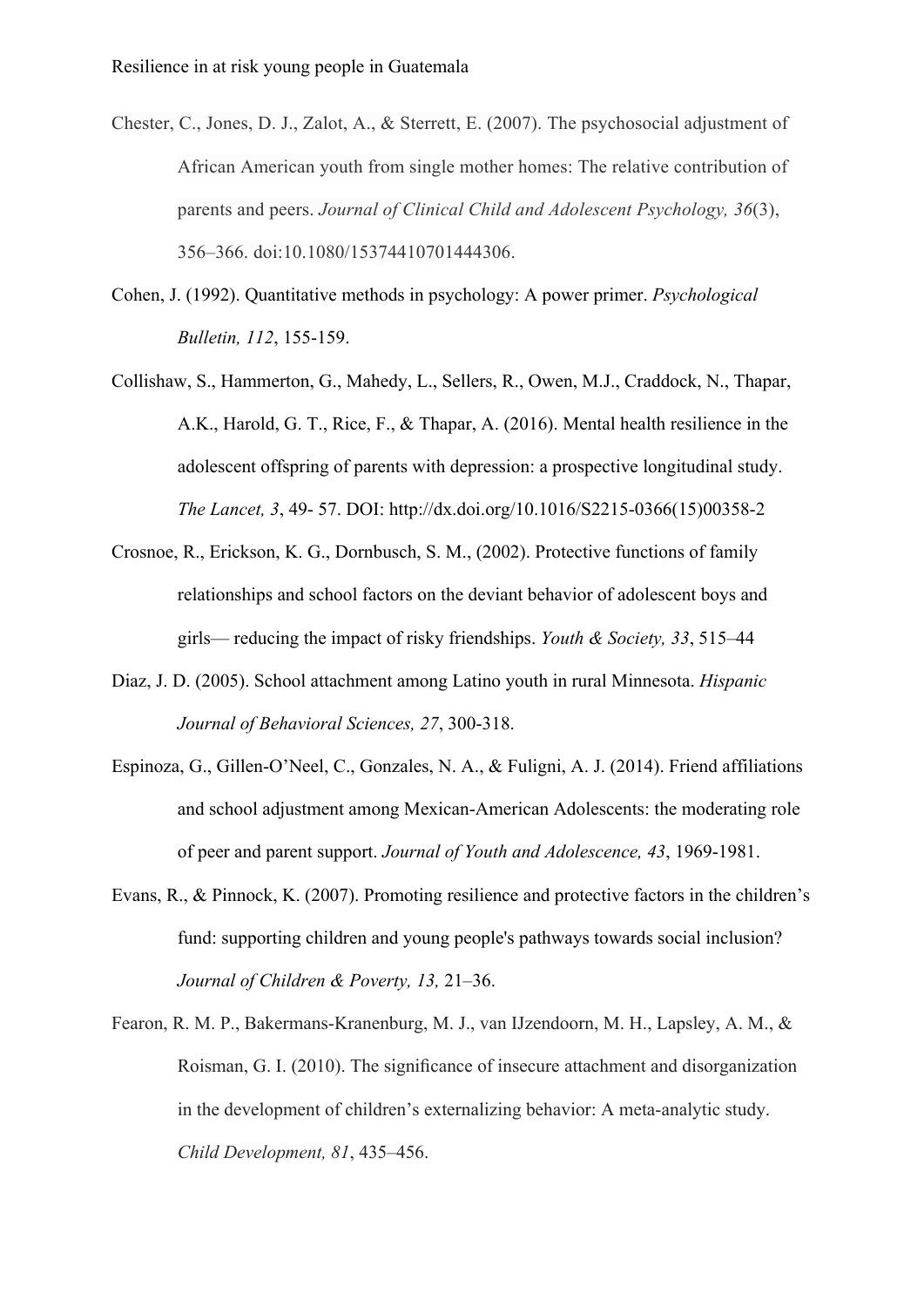- Fergus, S., & Zimmerman, M. A., (2005). Adolescent resilience: A framework for understanding healthy development in the face of risk. *Annual Review of Public Health, 26*, 399-419.
- Formoso, D., Gonzales, N. C., & Aiken, L. S. (2000). Family conflict and children's internalizing and externalizing behavior: Protective factors. *American Journal of Community Psychology, 28, 175-199.*
- Frey, A., Ruchkin, V., Martin, A., & Schwab-Stone, M. (2009) Adolescents in Transition: School and Family Characteristics in the Development of Violent Behaviors Entering High School. *Child Psychiatry and Human Development, 40*, 1–13.
- Gallarin, M., & Alonso-Arbiol, I. (2013). Dimensionality of the Inventory of Parent and Peer Attachment: Evaluation with the Spanish Version. *Spanish Journal of Psychology 16,* 1–14.
- Gallo, L. C & Matthews, K, A. (2003) Understanding the association between socioeconomic status and physical health: do negative emotions play a role? *Psychological Bulletin, 129*, 10-51.
- Goodenow, C. (1993). The psychological sense of school membership among adolescents: Scale development and educational correlates. *Psychology in the Schools, 30*, 79–90.
- Goodman, R. (1997). The strengths and difficulties questionnaire: A research note. *Journal of Child Psychology & Psychiatry*, 38, 581-586.
- Goodman, R. (2001). Psychometric properties of the strengths and difficulties questionnaire (SDQ). *Journal of the American Academy of Child and Adolescent Psychiatry*, 40, 1337-1345.
- Gorrese, A & Andrisano-Ruggieri, R (2013) Peer attachment and self-esteem: A metaanalytic review. *Personality and Individual Differences, 55*, 559-568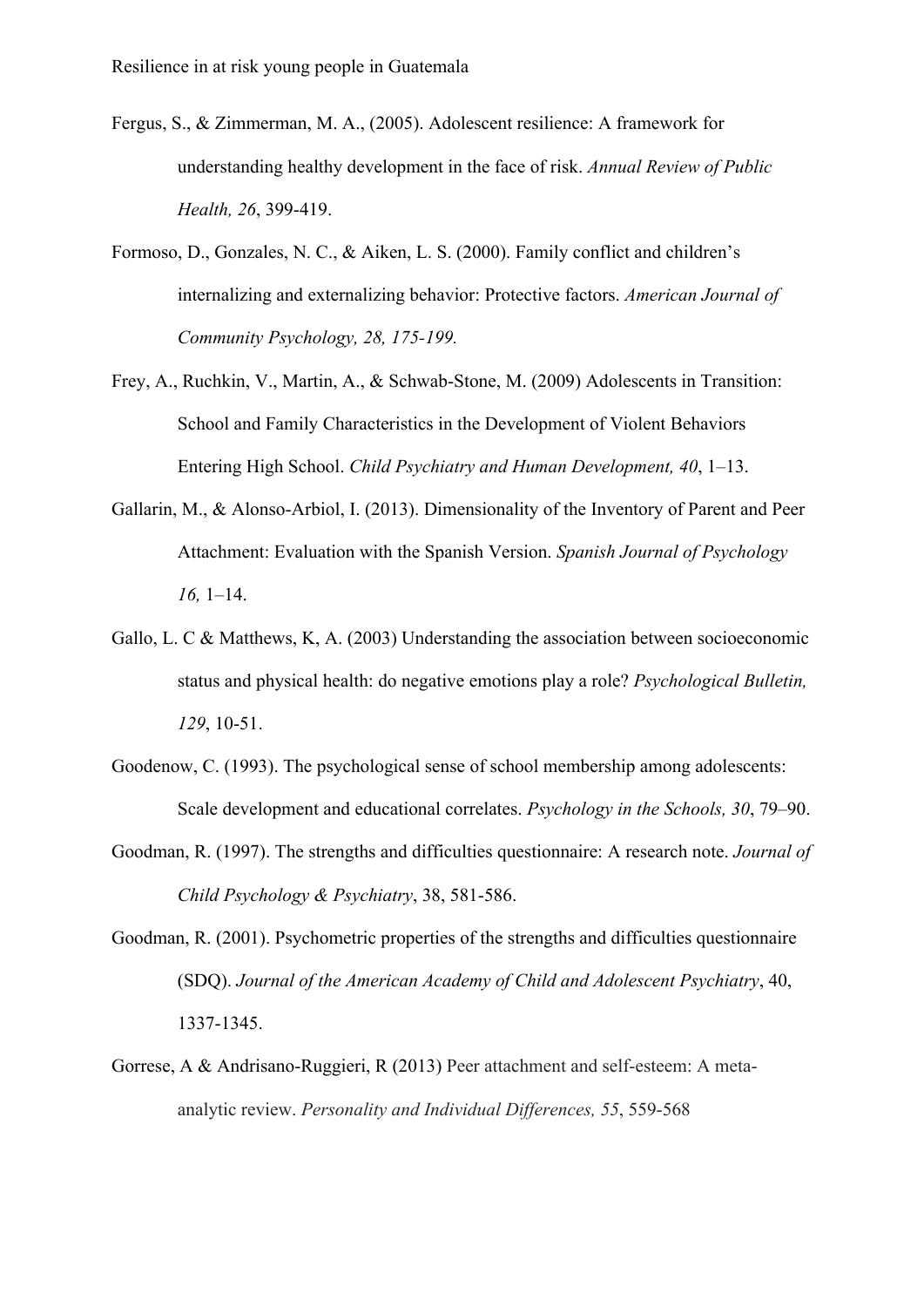- Govender, K., Naicker, S., Meyer-Weitz, A., Fanner, J., Naidoo, A., & Penfold, W. (2013). Associations between perceptions of school connectedness and adolescent health risk behaviors in South African high school learners. *Journal of School Health, 83*,  $614 - 622$ .
- Gullone, E., & Robinson, K. (2005). The inventory of parent and peer attachment-revised (IPPA-R) for children: A psychometric investigation*. Clinical Psychology & Psychotherapy, 12, 67-79.*
- Hernandez, M., Hong, L., Frias-Martinez, V., Whitby, A., & Frias-Martinez, E. (2017). Estimating Poverty Using Cell Phone Data Evidence from Guatemala. *World Bank Group*, Policy research working paper 7969, 1-23.
- Hill, L. G., & Werner, N. E. (2006). Affiliative motivation, school attachment and aggression in school. *Psychology in the Schools, 43*, 231-246.
- Hodges, E. V., Boivin, M., Vitaro, F., & Bukowski, W. M.(1999). The power of friendship: protection against an escalating cycle of peer victimization. *Developmental Psychology, 35*, 94-101.
- Johnson, M. K., Crosnoe, R., & Thaden, L.L. (2006). Gendered patterns in adolescent's school attachment. *Social Psychology Quarterly, 69, 284-295*
- Keyes, C. L. M. (2004). Risk and resilience in human development: an introduction. *Research in Human Development, 1*, 223-227
- Kindsvatter, A., & Desmond, K. J. (2013). Addressing parent–child conflict: Attachmentbased interventions with parents. *Journal of Counseling and Development, 91*, 105– 112. http://dx.doi.org/10.1002/j.1556-6676.2013.00078.x
- Kochanska, G., & Kim, S. (2013). Early attachment organization with both parents and future behavior problems: from infancy to middle childhood. *Child Development, 84*, 283- 296.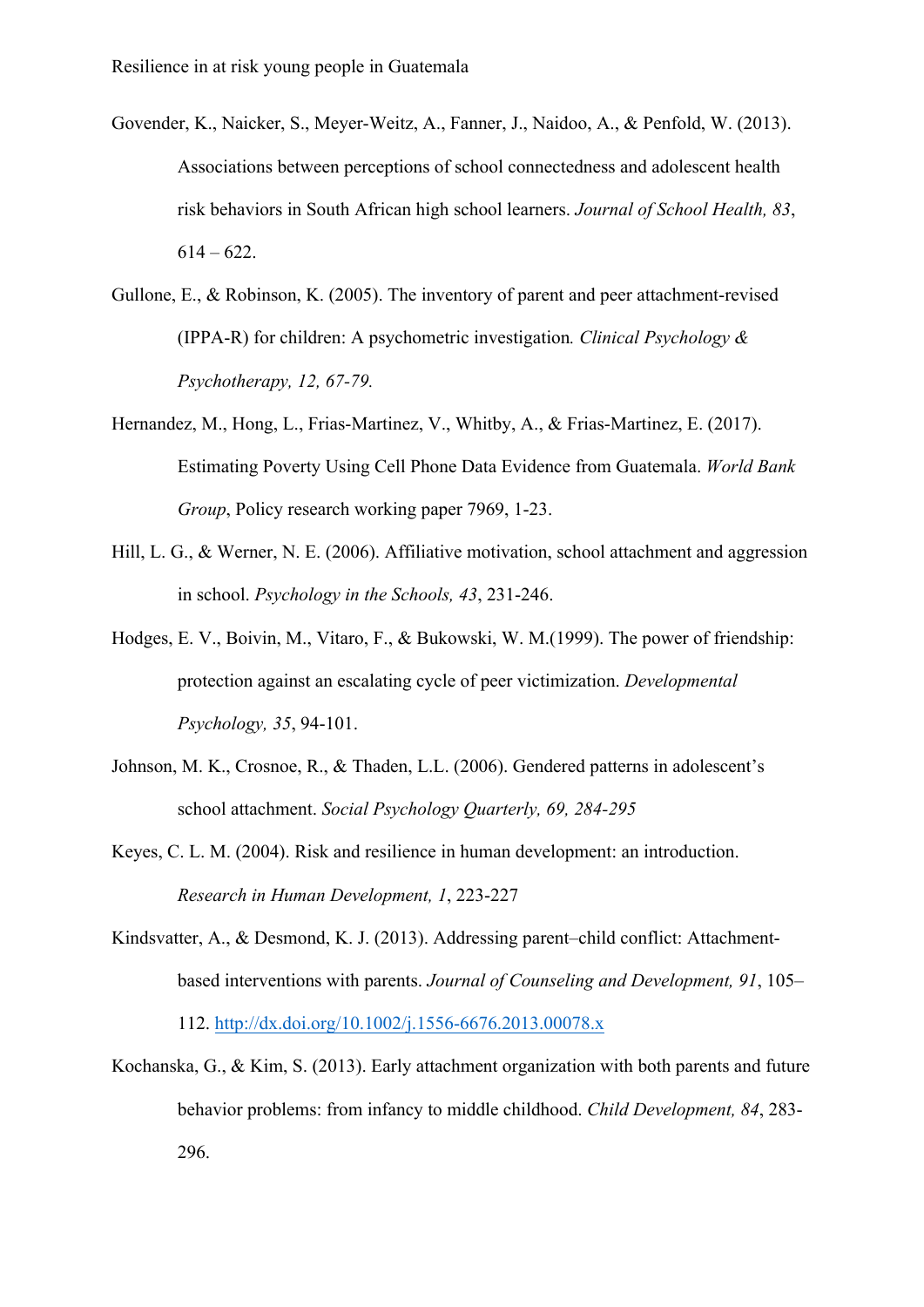- Laible, D. J., Carlo, G., & Raffaelli, M. (2000). The differential relations of parent and peer attachment to adolescent adjustment. *Journal of Youth & Adolescence*, *29*, 45–59.
- Laible, D. (2007). Attachment with parents and peers in late adolescence: Links with emotional competence and social behaviour. *Personality & Individual Differences, 43,* 1185–1197.
- Liebenberg, L., Theron, L., Sanders, J., Munford, R., van Rensburg, A., Rothmann, S., & Ungar, M. (2016). Bolstering resilience through teacher-student interaction: Lessons for school psychologists. *School Psychology International, 37*, 140-154. DOI: 10.1177/0143034315614689
- Loukas, A., Ripperger-Suhler, K. g., & Horton, K. D., (2009). Examining temporal associations between school connectedness and early adolescent adjustment. *Journal of youth and adolescence. 38*, 804-812. doi: 10.1007/s10964-008-9312-9
- Lund, C., De Silva, M., Plagerson, S., Cooper, S., Chisholm, D., Das, J., Knapp, M., & Patel V. (2011). Poverty and mental disorders: breaking the cycle in low-income and middle-income countries. *The Lancet, 378*, 1502–14.
- Luthar, S. S., Cicchetti, D., & Becker, B. (2000). The construct of resilience: a critical evaluation and guidelines for future work. *Child Development, 71*, 543–562
- Martinez, M. J., Kawam, E., Marsiglia, F. F., Salas-Wright, C., Ayers, S. L., & Porta, M. School connectedness and Guatemalan youth substance use: Does gender matter? *Advances in Social Science Research Journal, 3*, 185- 198
- Masten, A. S. (2001). Ordinary magic: Resilience processes in development. *American Psychologist, 56,* 227–238.
- Masten, A. S., & Powell. J. L. (2003). A resilience framework for research, policy and practice. In S. S. Luthar (Ed). *Resilience and Vulnerability*, (pp1-28). Cambridge: Cambridge University Press McElhaney, K. B., Immele, A., Smith, F.D., & Allen J.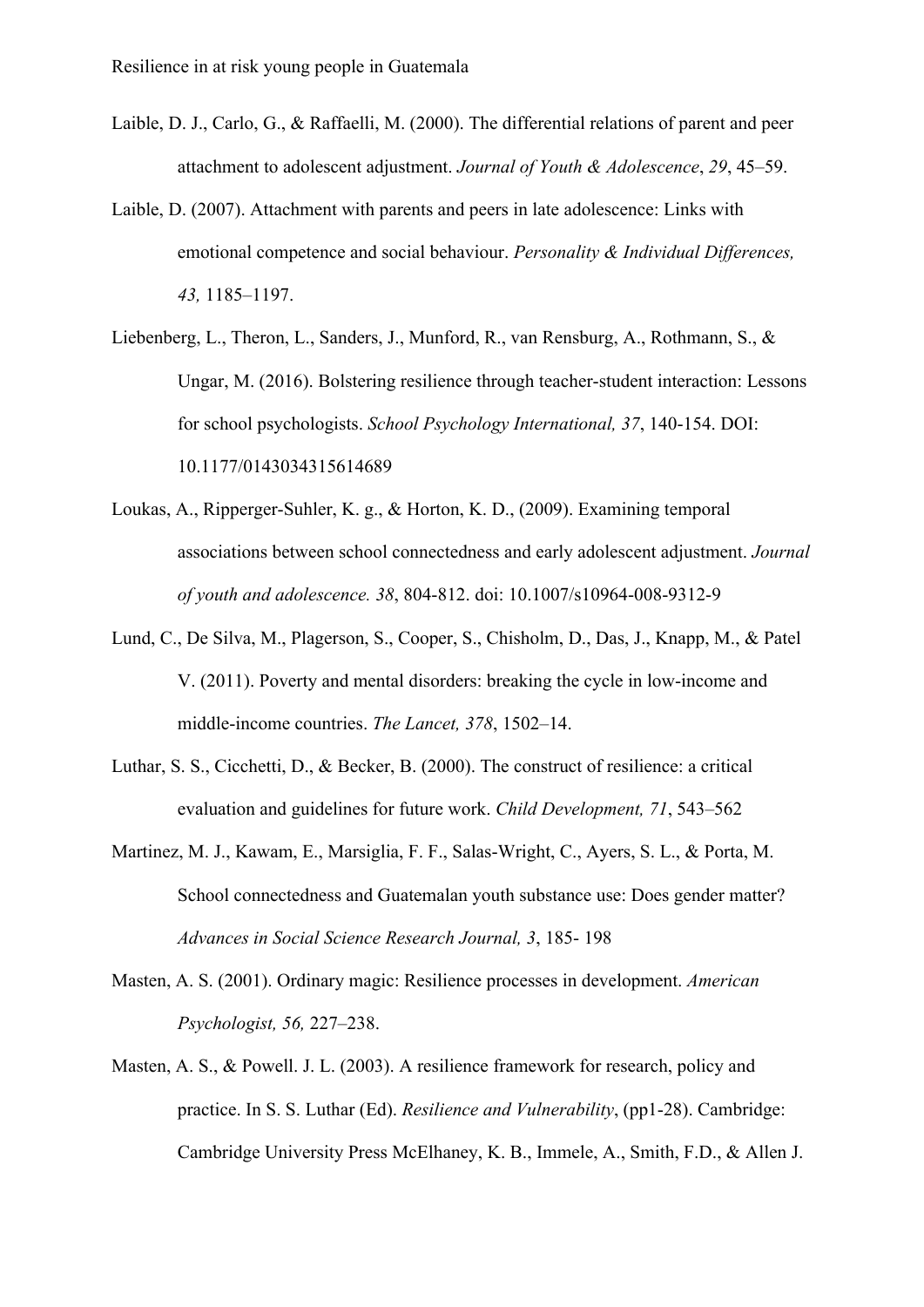P. (2006). Attachment organization as a moderator of the link between friendship quality and adolescent delinquency. *Attachment & Human Development, 8*, 33 – 46

- McElhaney, K.B., Immele, A., Smith, F.D., & Allen, J.P. (2006). Attachment organization as a moderator of the link between friendship quality and adolescent delinquency. Attachment & Human Development, 8, 33-46.
- Miller-Lewis, L. R., Searle, A. K., Sawyer, M. G., Baghurst, P. A., & Hedley, D. (2013). Resource factors for mental health resilience in early childhood. An analysis with multiple methodologies. *Child and Adolescent Psychiatry and Mental Health, 7*, 1- 23.
- Millings, A., Buck, R., Montgomery, A., Spears, M., & Stallard, P. (2012). School connectedness, peer attachment, and self-esteem as predictors of adolescent depression. *Journal of Adolescence, 35*, 1061-1067.
- Mouton, S. G., Hawkins, J., McPherson, R. H., & Copley, J.(1996). School attachment: Perspectives of low-attached high school students. *Educational Psychology, 16*, 297- 304.http://dx.doi.org/10.1080/0144341960160306
- Murray, C. (2003). Risk factors, protective factors, vulnerability, and resilience: A framework for understanding and supporting the adult transitions of youth with high-incidence disabilities. *Remedial and Special Education, 24*, 16–26.
- Naglieri, J. A., & LeBuffe, P. A. (2005). Measuring Resilience in children: From theory to practice. In S., Goldstein, & S. B., Brooks. (Eds.) *Handbook of resilience in children*  (p107-121). New York: Springer.
- Nickerson, A. B., & Nagle, R. J. (2005). Parent and peer attachment in late childhood and early adolescence. *The Journal of Early Adolescence, 25,* 223-249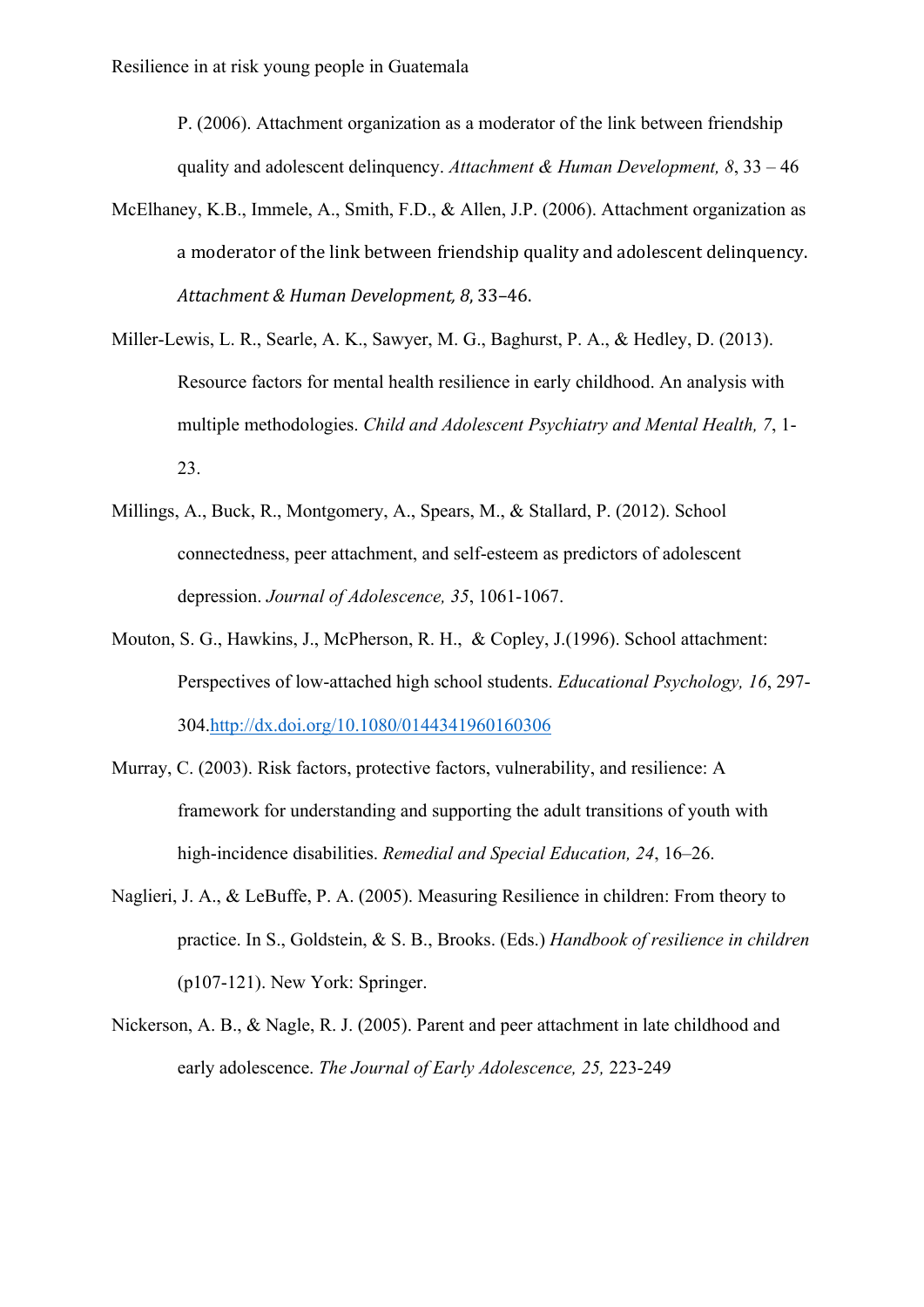- Oldfield, J., Humphrey, N., & Hebron, J. (2015a). Investigating the role of parental, peer and school attachment relationships in predicting adolescent mental health outcomes. *Child and Adolescent Mental Health*, 21, 21-29. Doi: 10.1111/camh.12108
- Oldfield, J., Humphrey, N., & Hebron, J. (2015b). Cumulative risk effects for the development of behaviour difficulties in children and adolescents with special educational needs and disabilities. *Research in Developmental Disabilities 41-42, 66-75.* doi: 10.1016/j.ridd.2015.05.010
- Osgood, D. W., Wilson, J. K., O'Malley, P. M., Bachman, J. G., & Johnston, L. D. (1996). Routine activities and individual deviant behavior. *American Sociological Review, 61*, 635–655.
- Pan American Health Organization, (2012). *Health in the America's*. Washington, D.C., US: Pan American Health Organization.
- Pan American Health Organization, (2016). *Core indicators 2016: Health situation in the Americas*. Washington, D.C., US: Pan American Health Organization.
- Rutter, M. (1999). Resilience concepts and findings: Implications for family therapy. *Journal of Family Therapy, 21*, 119–144. http://dx.doi.org/10.1111/1467-6427.00108
- Shochet, I. M., Homel, R., Cockshaw, W. D., & Montgomery, D. T. (2008). How do school connectedness and attachment to parents interrelate in predicting adolescent depressive symptoms? *Journal of Clinical Child & Adolescent Psychology, 37*, 676- 681.
- Stevenson, A., Oldfield, J., & Ortiz, E. (2017). Resilient spaces: exploring the role of outreach educational projects amongst street connected children in Guatemala City. Paper under review.
- Thompson, D.R., Iachan, R., Overpeck, M., Ross, J.G., & Gross, L.A. (2006). School connectedness in the health behavior in school aged children study: The role of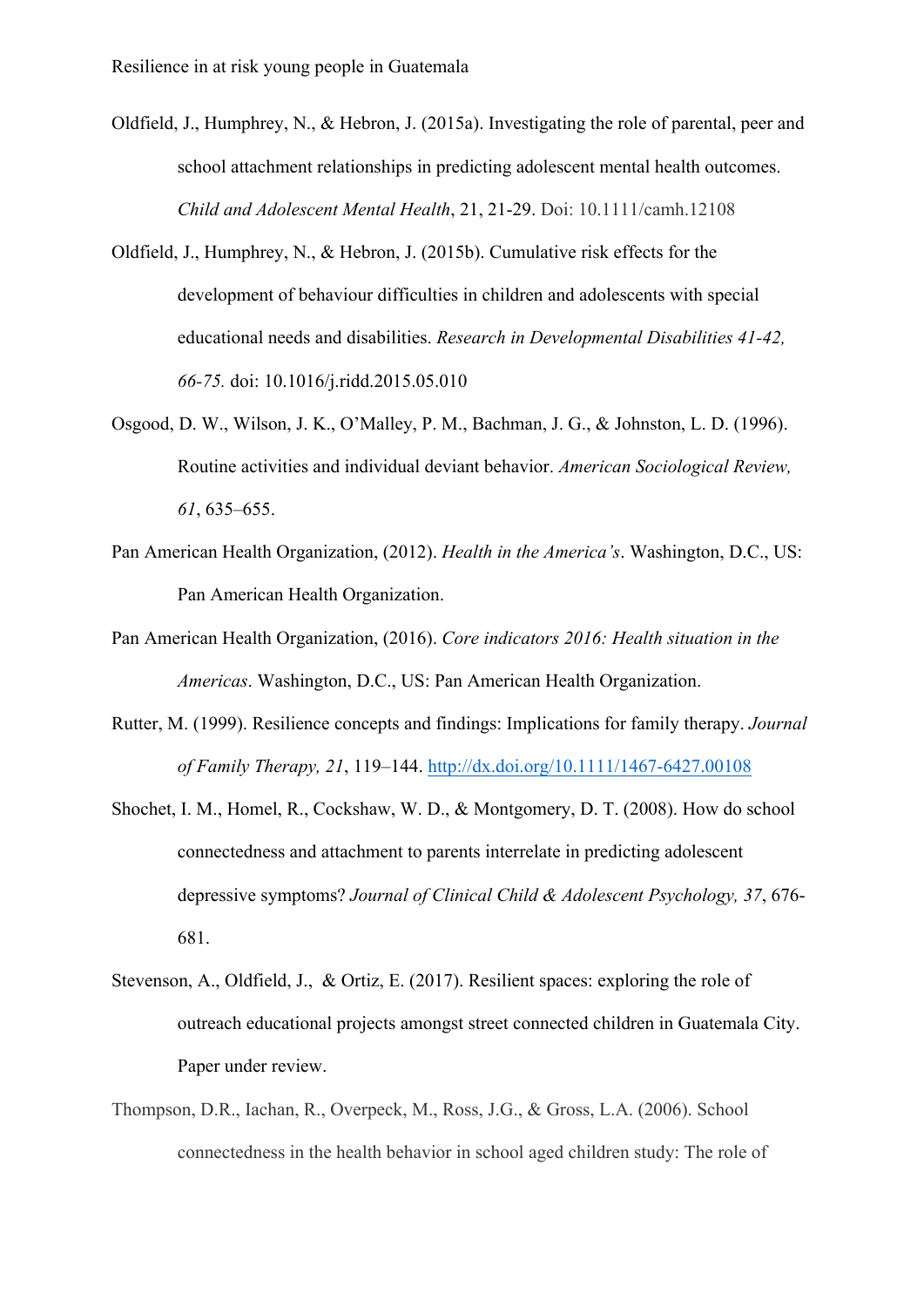student, school, and school neighborhood characteristics. *Journal of School Health, 76*, 379-386.

- Ungar, M., Ghazinour, M & Richter, J. (2013). What is resilience within the social ecology of human development? *American Journal Orthopsychiatry*, 81, 1-17.
- Ungar, M. (2015). Practitioner review: diagnosing childhood resilience a systematic approach to the diagnosis of adaption in adverse social and physical ecologies. *Journal of child Psychology and Psychiatry, 56*, 4-17.
- UNICEF (2016). The State of the World's Children 2016 Statistical Tables. Retrieved from http://data.unicef.org/resources/state-worlds-children-2016-statistical-tables/
- Woerner, W., Fleitlich-Bilyk, B., Martinussen, R., Fletcher, J., Cucchiaro, G., Dalgalarrondo, P., Lui, M., & Tannock, R. (2004). The Strengths and Difficulties Questionnaire overseas: Evaluations and applications of the SDQ beyond Europe. *European Child & Adolescent Psychiatry, 13*, 47-54. DOI 10.1007/s00787-004-2008-0.
- World Health Organisation (2015). *Global School Based Student Health Survey: Guatemala Fact Sheet*. Retrieved from

http://www.who.int/chp/gshs/gshs fs\_guatemala\_2015.pdf?ua=1

- Wright, M., & Masten, A., (2005). Resilience process in development: fostering positive adaptation in the context of adversity. In S., Goldstein, & S. B., Brooks (Eds.). *Handbook of resilience in children* (p17-37). New York: Springer.
- Young, J, F., Berenson, K., Cohen, P., & Garcia, J. (2005). The Role of Parent and Peer Support in Predicting Adolescent Depression: A Longitudinal Community Study. *Journal of Research on Adolescence, 15*, 407-423.
- Yoshikawa, H., Aber, J. L., & Beardslee, W. R. (2012). The Effects of Poverty on the Mental, Emotional, and Behavioral Health of Children and Youth. *American Psychologist, 67*, 272–284. DOI: 10.1037/a0028015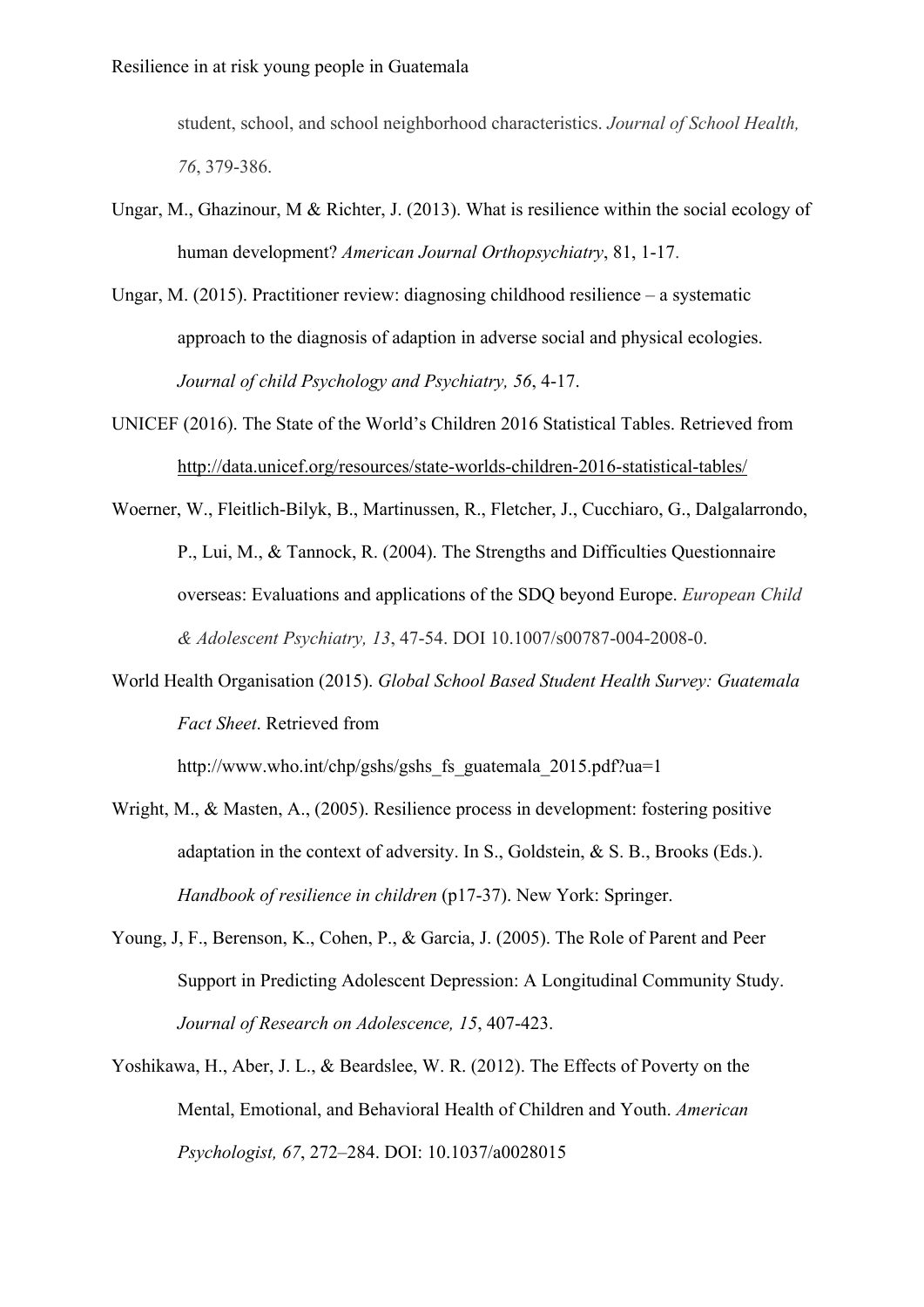Zeifman, D., & Hazan, C. (2008). Pair bonds as attachments: reevaluating the evidence. In J. Cassidy & P. Shaver (Ed's), *Handbook of Attachment: Theory Research and Clinical Applications*, (2<sup>nd</sup> edn), (pp. 436–455). New York: Guildford Press).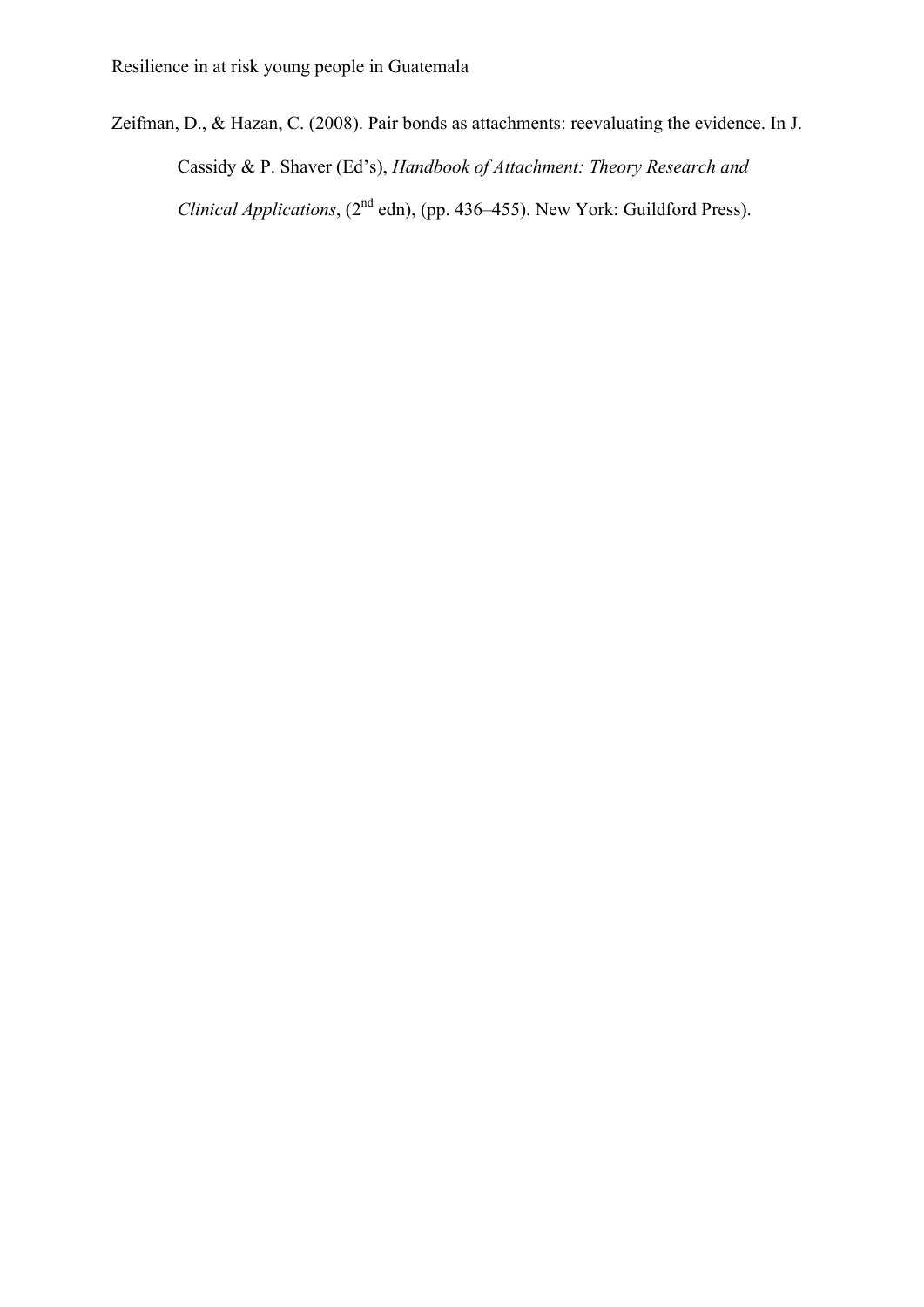| Measure       | Variable                  | Range of possible<br>scores | M(SD)        | $\boldsymbol{n}$ |
|---------------|---------------------------|-----------------------------|--------------|------------------|
| <b>IPPA-S</b> | Parental<br>Attachment    | 16-48                       | 40.83 (6.48) | 90               |
|               | Peer<br>Attachment        | 16-48                       | 36.44 (7.46) | 89               |
| <b>PSSM</b>   | School<br>Connectedness   | $1 - 5$                     | 3.91(0.55)   | 87               |
| <b>SDQ</b>    | Conduct<br>Problems       | $0-10$                      | 2.98(2.27)   | 83               |
|               | Hyperactivity             | $0 - 10$                    | 3.93(2.17)   | 85               |
|               | Emotional<br>difficulties | $0 - 10$                    | 4.72(2.72)   | 84               |
|               | Peer Problems             | $0-10$                      | 4.09(2.16)   | 85               |
|               | Total<br>Difficulties     | $0 - 40$                    | 15.71 (7.28) | 82               |

# *Table 1. Mean and Standard Deviations for Explanatory and Response Variables*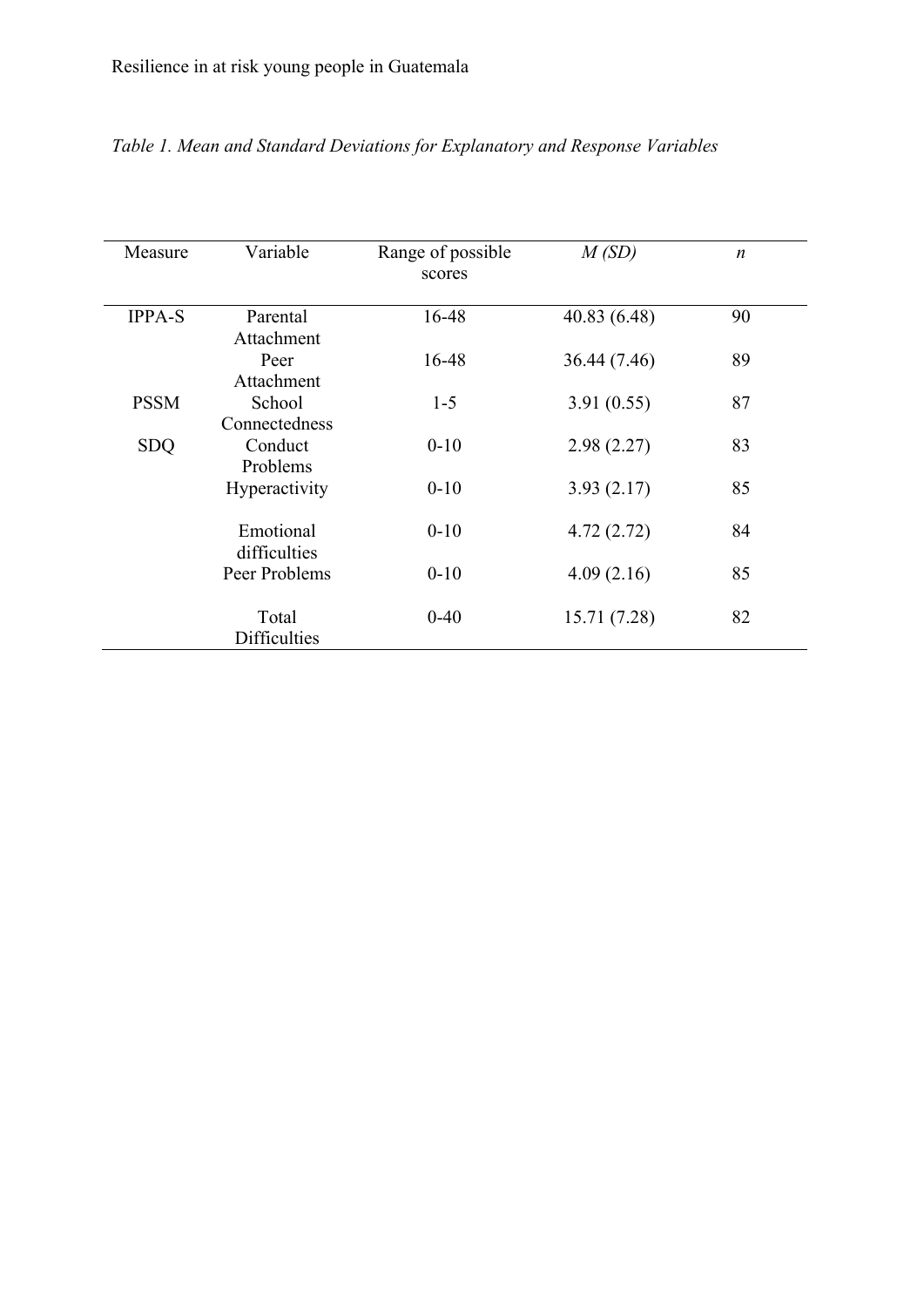|                                    |                | $\overline{2}$ | 3        | $\overline{4}$ | 5        | 6        | 7         | 8        |
|------------------------------------|----------------|----------------|----------|----------------|----------|----------|-----------|----------|
| 1. Parental<br>Attachment          |                | $.455**$       | $.441**$ | $-.234*$       | $-174$   | $-.054$  | $-.326**$ | $-.240*$ |
| 2.Peer<br>Attachment               |                |                | .569**   | .128           | .054     | $.232*$  | $-.204*$  | .107     |
| 3.School<br>Connectedness          |                |                |          | $-0.013$       | $-.089$  | $-0.068$ | $-.232$   | $-.084$  |
| 4. Conduct<br>Problems             |                |                |          |                | $.534**$ | $.578**$ | $.475**$  | $.824**$ |
| 5. Hyperactivity                   | $\overline{a}$ |                |          |                |          | $.487**$ | $.334**$  | $.768**$ |
| 6.Emotional<br><b>Difficulties</b> |                |                |          |                |          |          | $.403**$  | $.827**$ |
| 7.Peer<br>Problems                 |                |                |          |                |          |          |           | $.704**$ |
| 8 Total<br>Difficulties            |                |                |          |                |          |          |           |          |

*Table 2. Bivariate Correlations between Explanatory and Response Variables in the Current Study.*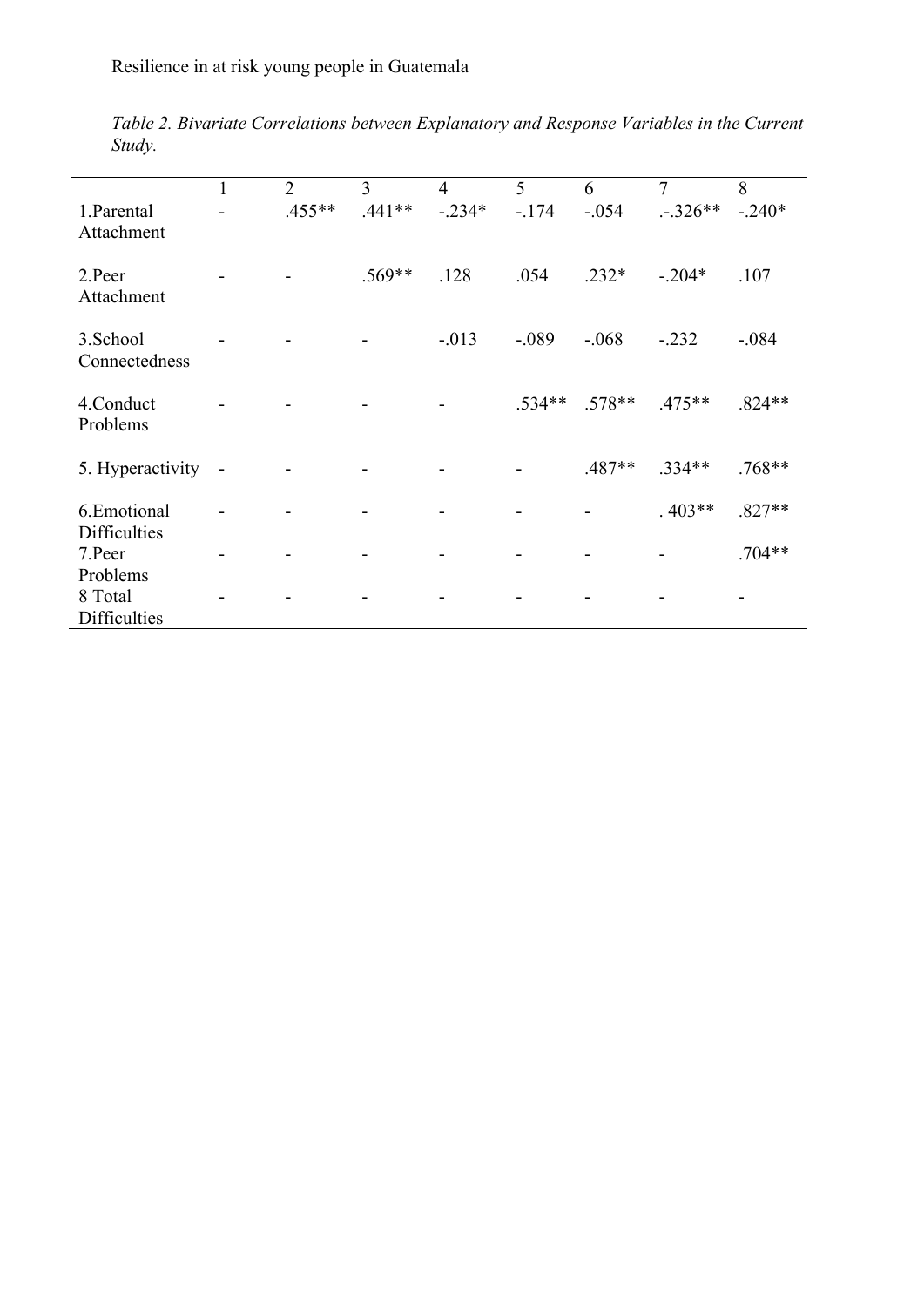|                               | Conduct<br>Problems | <b>Hyperactivity</b> | Emotional<br><b>Difficulties</b> | Peer<br>Problems | Total<br><b>Difficulties</b> |
|-------------------------------|---------------------|----------------------|----------------------------------|------------------|------------------------------|
| <b>Conduct Problems</b>       |                     | $.517**$             | $.581**$                         | $433**$          | $.814**$                     |
| <b>Hyperactivity</b>          |                     |                      | $.485**$                         | $.296**$         | $.761**$                     |
| <b>Emotional Difficulties</b> |                     |                      |                                  | $.409**$         | .839**                       |
| Peer Problems                 |                     |                      |                                  |                  | $.682**$                     |
| <b>Total Difficulties</b>     |                     |                      |                                  |                  |                              |
|                               |                     |                      |                                  |                  |                              |

*Table 3. Bivariate Correlations between the resilience mental health constructs*